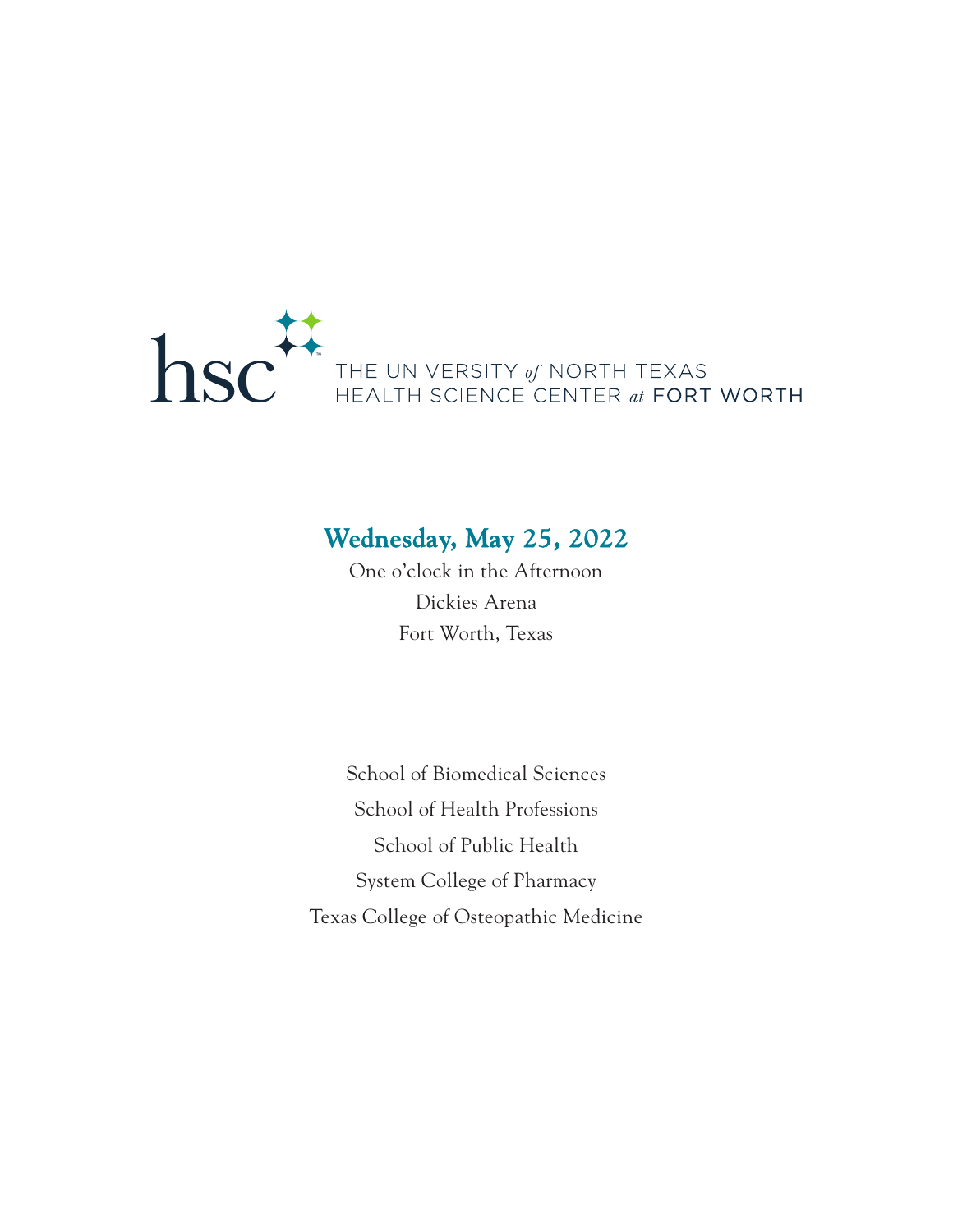#### PRELUDE

#### PRESENTATION OF COLORS

#### NATIONAL ANTHEM\*

WELCOME Dr. Michael R. Williams UNT System Chancellor and HSC President

MILITARY COMMISSIONING RADM (ret) Sylvia Trent-Adams, Ph.D., R.N. RADM Upper Half 0-8

PRESENTATION OF THE HSC HEALTH AWARD

PRESENTATION OF THE PRESIDENT'S AWARD

PRESENTATION OF THE CHANCELLOR'S AWARD

PRESENTATION OF THE FOUNDERS' AWARD

PRESENTATION OF THE PRESIDENT'S ALUMNI AWARD FOR DISTINGUISHED SERVICE

PRESENTATION OF CANDIDATES FOR DOCTOR OF PHARMACY DEGREE S. Suresh Madhavan, Ph.D., M.B.A., F.A.Ph.A. Dean, System College of Pharmacy

PRESENTATION OF CANDIDATES FOR MASTER OF LIFESTYLE HEALTH SCIENCES AND COACHING, MASTER OF PHYSICIAN ASSISTANT STUDIES AND DOCTOR OF PHYSICAL THERAPY DEGREES J. Glenn Forister, Ph.D., PA-C Dean, School of Health Professions

PRESENTATION OF CANDIDATES FOR MASTER OF HEALTH ADMINISTRATION, MASTER OF PUBLIC HEALTH, MASTER OF SCIENCE AND DOCTOR OF PHILOSOPHY DEGREES Dennis Thombs, Ph.D., Ed.D., M.A. Dean, School of Public Health

> PRESENTATION OF CANDIDATES FOR MASTER OF SCIENCE AND DOCTOR OF PHILOSOPHY DEGREES J. Michael Mathis, Ph.D., Ed.D. Dean, School of Biomedical Sciences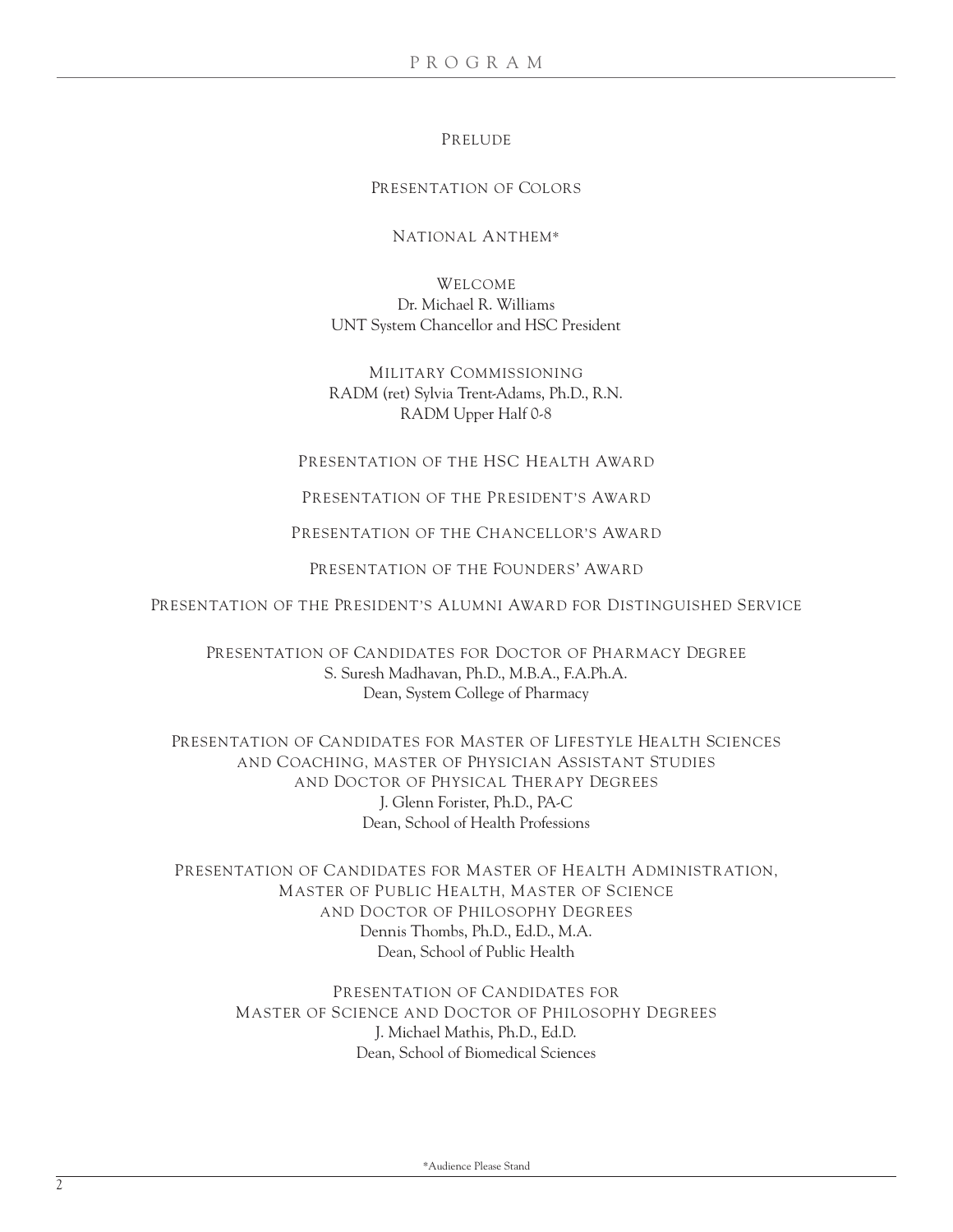PRESENTATION OF CANDIDATES FOR DOCTOR OF OSTEOPATHIC MEDICINE DEGREE Frank Filipetto, D.O., C.P.P.S., F.A.C.O.F.P. Dean & Everett Endowed Professor, Texas College of Osteopathic Medicine

> PRESENTATION OF CANDIDATES FOR MASTER OF PUBLIC HEALTH AND MASTER OF PHYSICIAN ASSISTANT STUDIES DEGREES Dr. J. Glenn Forister

PRESENTATION OF CANDIDATES FOR MASTER OF PUBLIC HEALTH AND DOCTOR OF OSTEOPATHIC MEDICINE DEGREES Dr. Frank Filipetto

PRESENTATION OF CANDIDATE FOR DOCTOR OF OSTEOPATHIC MEDICINE AND DOCTOR OF PHILOSOPHY DEGREES Dr. J. Michael Mathis

> CONFERRING OF DEGREES Dr. Michael R. Williams

#### RECOGNITION OF CANDIDATES

SYSTEM COLLEGE OF PHARMACY OATH Adenike I. Atanda, Pharm.D., B.C.A.C.P., C.D.C.E.S., C.T.T.S. Assistant Professor, Pharmacotherapy

PHYSICIAN ASSISTANT OATH Lauren Dobbs, M.M.S., PA-C Associate Professor and Chair/Program Director, Physician Assistant Studies

> PHYSICAL THERAPY OATH Myles Quiben, P.T., Ph.D., D.P.T., M.S. Associate Dean, School of Health Professions Chair and Professor, Department of Physical Therapy

> > OSTEOPATHIC OATH Dr. Frank Filipetto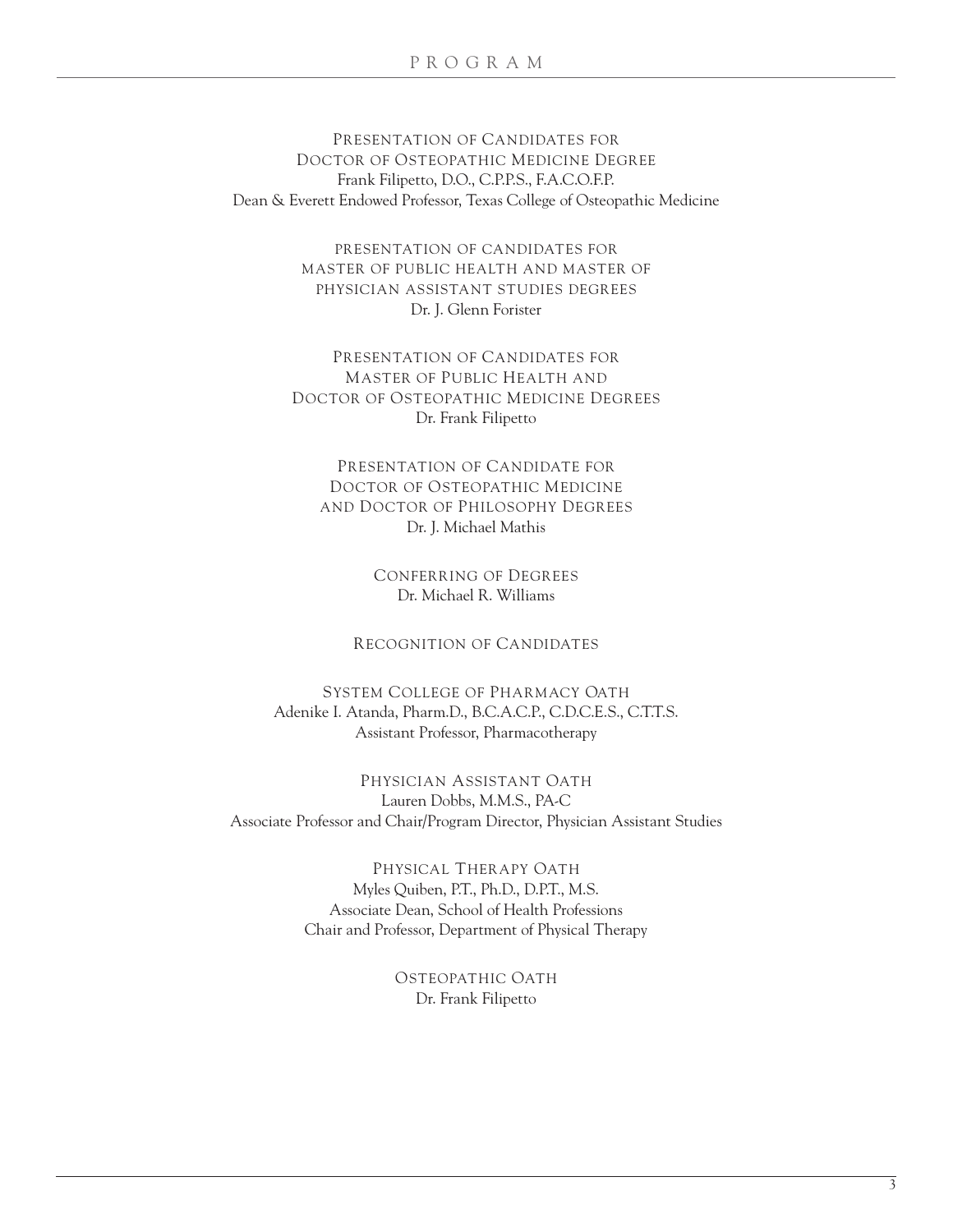#### RECESSIONAL\*

GRAND MARSHAL Melissa Lewis, Ph.D. Chair of the Faculty Senate

PIANIST Michael Soto, M.M. UNT School of Music

SOLOIST Erica Simmons, D.M.A. UNT Alumna

#### AWA R D S

#### HSC HEALTH AWARD FOR SCHOLARLY EXCELLENCE

The HSC Health Award for Scholarly Excellence is awarded to a graduate who distinctly represents scholastic achievement with an emphasis on clinical practice.

#### PRESIDENT'S AWARD FOR SCHOLARLY EXCELLENCE

The President's Award for Scholarly Excellence is presented to a graduate who distinctly represents scholarly excellence with an emphasis on academic achievement.

#### CHANCELLOR'S AWARD FOR SCHOLARLY EXCELLENCE

The Chancellor's Award for Scholarly Excellence recognizes an outstanding graduate from The University of North Texas Health Science Center at Fort Worth with an emphasis on scholarly research.

#### FOUNDERS' AWARD

The Founders' Award is the highest honor bestowed by The University of North Texas Health Science Center at Fort Worth. It is given in honor of Texas College of Osteopathic Medicine founders George J. Luibel, D.O.; Carl E. Everett, D.O.; and D.D. Beyer, D.O. The award is presented in recognition of significant contributions or service to health care and/or medical education. Recipients must have demonstrated the highest character and integrity, and be exemplary role models, whose recognition will enhance the reputation of the Founders' Award.

#### PRESIDENT'S ALUMNI AWARD FOR DISTINGUISHED SERVICE

The President's Alumni Award for Distinguished Service is given to an alum who demonstrates his or her commitment to the university's mission, creating solutions for a healthier community through outstanding personal and professional achievement. This award recognizes servant leaders and role models for change. Each year, an alum who challenges conventional approaches to social, clinical or personal issues in order to achieve excellence is recognized.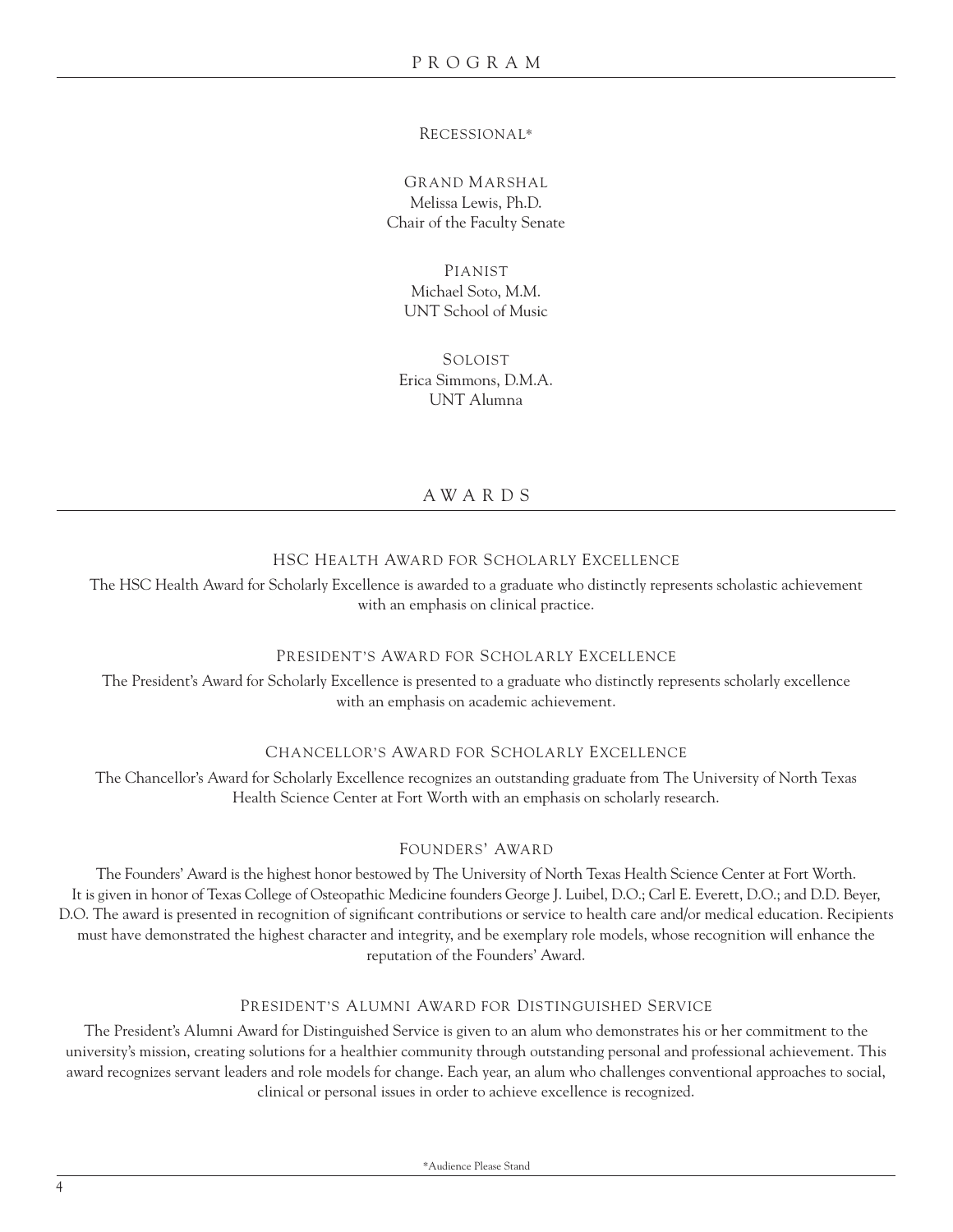# THE FOUNDERS' AWARD



# WILLIAM M. JORDAN, D.O., F.A.C.O.I.

Dr. William M. Jordan is board certified in medical oncology and internal medicine, and his 40-year career in oncology has spanned research, education and advanced business system development. Prior to his current role as special assistant for HSC NEXT's innovation and research arm, Dr. Jordan developed and led HSC's educational program for oncology from 1979 to 1990, represented the university as medical director of oncology at JPS Center for Cancer, and served as special assistant to the president.

In the business world, Dr. Jordan was a founding general partner of Matrix Holdings LLC; co-founder and past president of The Center for Cancer and Blood Disorders at Fort Worth; co-founder of

Oncology Metrics; and national medical director of iKnowMed Inc. He is a recipient of the Foley and Lardner Innovator of the Year award for strategies in cancer center business structuring.

His clinical research experience includes stints in Developmental Therapeutics at MD Anderson Cancer Center, the Cancer Education and Research Foundation of Texas, the National Cancer Institute and others. He has served as a member of the clinical faculty at MD Anderson, UT Southwestern Medical Center and HSC.

Dr. Jordan serves on multiple boards and committees, and he is past president of the Texas Society of Clinical Oncology and section chair for oncology/hematology at the American College of Osteopathic Internists, where he also is a Fellow. Dr. Jordan attended Texas Christian University, earned his bachelor's degree from Texas Wesleyan University and completed medical school at the Kansas City University of Medicine and Biosciences.

# THE PRESIDENT'S ALUMNI AWARD FOR DISTINGUISHED SERVICE



# JONATHAN IVES, PA-C

Jonathan Ives joined the Texas Pulmonary & Critical Care Consultants family in 2015 as a physician's assistant. His professional career has been marked by exceptional service to both his country and community. After graduating from high school in his hometown of Elgin, Texas, he enlisted as an infantryman in the Texas Army National Guard.

Ives was selected to serve in the 143rd Long-Range Surveillance Unit based in Austin and subsequently the 143rd Airborne Battalion. During his service, he graduated from Ranger School, Sniper School, Airborne School, Northern Mountain Warfare School in Alaska and

several leadership schools. Jonathan served two years overseas in Iraq (2005) and Afghanistan (2009) and worked at the Texas Counterdrug Headquarters. During his time in the Army, Ives received numerous awards for bravery and service.

While serving in the military, Ives earned a Bachelor of Science in biology from the University of Texas at Austin — where he won multiple honors — with a concentration in pathogenesis and immunity. He relocated to Fort Worth in 2012 to attend the physician assistant studies program at The University of North Texas Health Science Center at Fort Worth and graduated from the program three years later.

Ives is a member of the AAPA's Veteran's Caucus, American Academy of Physician Assistants, Society of Critical Care Medicine and the Texas Academy of Physician Assistants. In 2015, he earned board certification from The National Commission on Certification of Physician Assistants.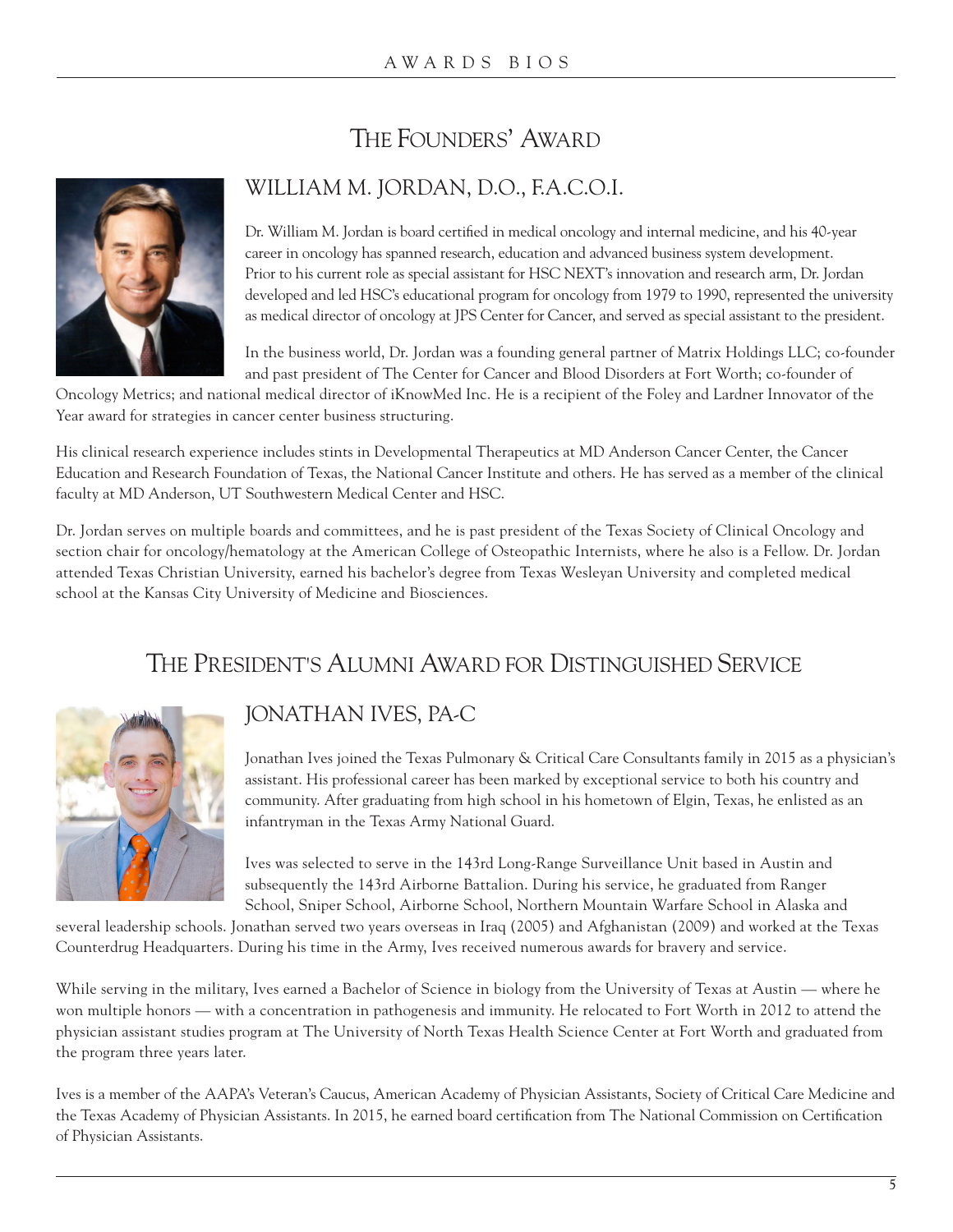### CANDIDATES FOR DOCTOR OF PHARMACY **DEGREE**

Jesah Abellon Jonathan Acebo Valerie Acuna Shkeloim Aliu Daniel Allen Rama Almahayni Noor Dallas Aloffe Inocencio Alonzo My-Lien Au § Talisen Baron Annelies Beasley ROBERT BICKLEY RACHEL BLYTHE Hannah Bond Elise Breedlove GARRETT BREEDLOVE Emily Bui KATHY BUI Sabrina Cangas Andre Castaneda § Arinze Chibueze JUAN CID § Alfonso Dalipe Kim Dang Mike Dao CHASE DARDEN § Kaiohna Davis § Alexandra Delony §

Nafi Dewan Nicole Dion § Thien-An Do Tran Do Jasmine Dorsey Anh Duong Tran Duong Manar El-Khaled Emily Eng Nicholas Etaka Chimdindu Ezugwu Kanyon Fegley AICHA FOKAR § LEANDRA GARCIA § Leonardo Garcia Chad Gibby Hameed Hameed JOHNATHAN HARDY Ian Harris Amir Henry Jason Ho CATHERINE IRONBAR § Sara Jahanziri § Jeffrey Jameson Noemie Kanene § Kiran Khanani Gertrude Kinyua § Evelyn Koger Jeanne Dulie Kom Nzia + Vince Le Melissa Lipscomb §

Dorian Maloy NAVIOT MANGAT Ashley McLeroy-te Poele § Markus Moore Rafif Muhsin Alicia Nguyen Hiep Nguyen Karen Nguyen Keira Nguyen Lan Nguyen Steve Nguyen Tran Nguyen Patricia Nicolas Kingsley Nwobasi Tyler Oliver Yetunde Olowookere Vincent Omuya MACMONI OUK Alain Oulai Yesha Patel Ivy Pham Tiffany Pradith Matthew Pulley-Jennings Nhi Quan Jennifer Ra Markus Reedy § Linsa Sam Jessie San Miguel Hope Shrader Sherman § Tarenaya Smith CHASE SPARKS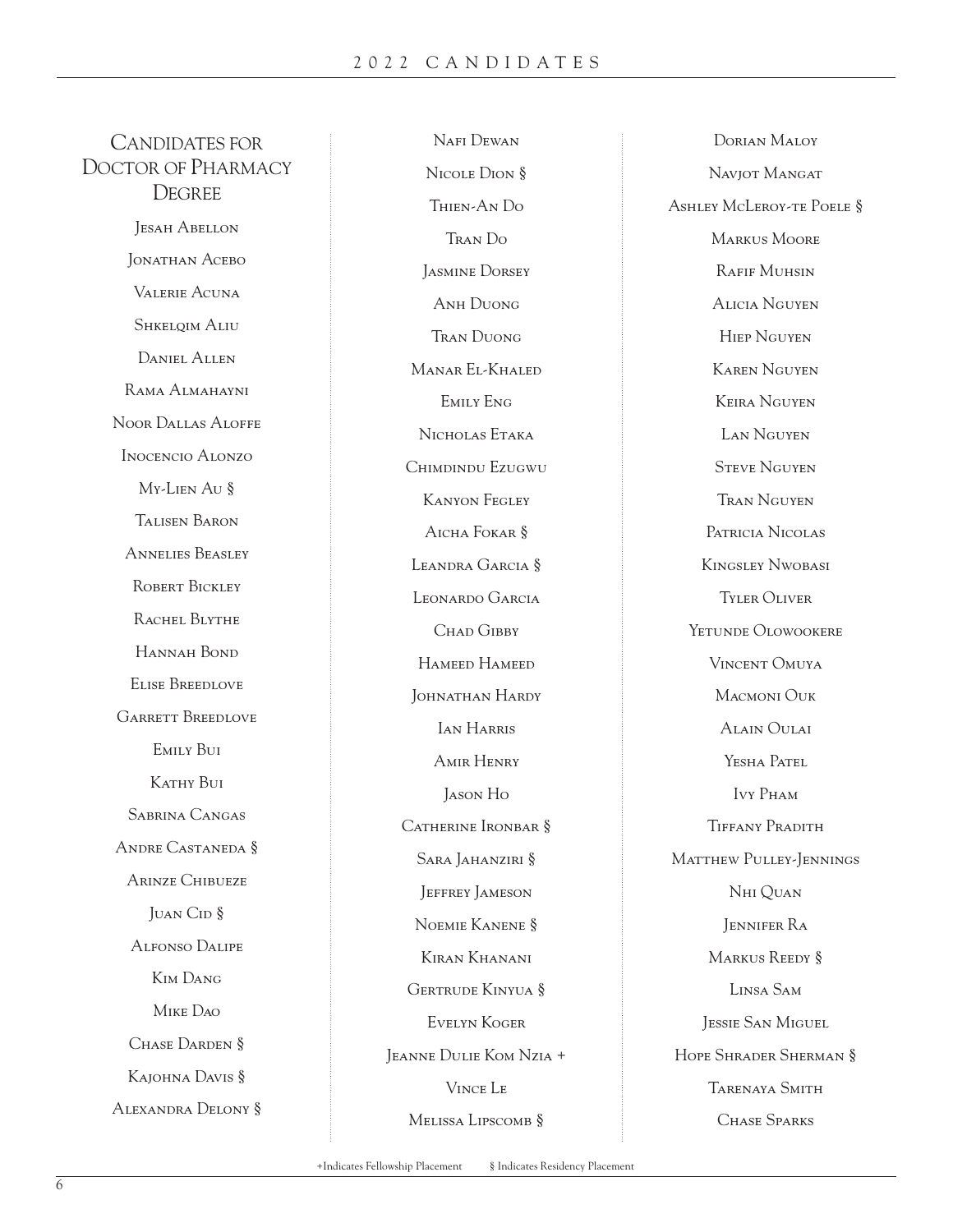Olagoke Sule Nicholas te poele § Jocelyn Thomas Victoria Thornton Aiden Tran Dung Maria Tran Hung Tran Myhoa Tran Quyen Tran Ninh Truong Thara Vadakedom Eric Vi Long Vu Thao-Mi Vu § Trang Vu Cynthia Waldrop Mayela Warner § Zeinab Yusuf Ameena Zaman

# CANDIDATES FOR MASTER OF LIFESTYLE HEALTH SCIENCES AND COACHING DEGREE

Sonalie Barr Emily Berman Anna Brown Manolo Centeno-Villarroel ANDRES CHILTON Cristin Crawley Charise Culver TREY CUSHMAN

ADAOBI DIKE Kacee Dobbins Quinda Feil-Duncan HOLLY FOSMARK Kayla Franco EMILY GADD Erica Harris Maryam Khan Tess Kucera Mackenzie Lindsey Israel Maldonado Sofia Mora Arax Nazarian Rachel Perkins Nicole Phillips Cecilia Rivera Cassandra Salas Hannah Sargent Nadia Sayed Tony Truong Dylan Valles PAOLA VAZQUEZ KAITLIN WORLEY

# CANDIDATES FOR MASTER OF PHYSICIAN ASSISTANT STUDIES **DEGREE**

Nicole Ailes Jazmine Alanis Braden Anderson Emma Armistead SYED ARSHAD Tiffany Barthelemy Blair Bokelman \* Haley Borthwick Claire Bostic Lauren Boyd Victoria Brothers Taylor Castleberry \* Tiffany Chan Hannah Collins Margarit Delaney Melissa Denny Rachel Diessner Shirley Dixon \* Devon Elder Savannah Elkins Rebecca Elwell \* Allison Ganter Andrew Garza \* Lyndsay Garza Callie Goff \* Erika Graber \*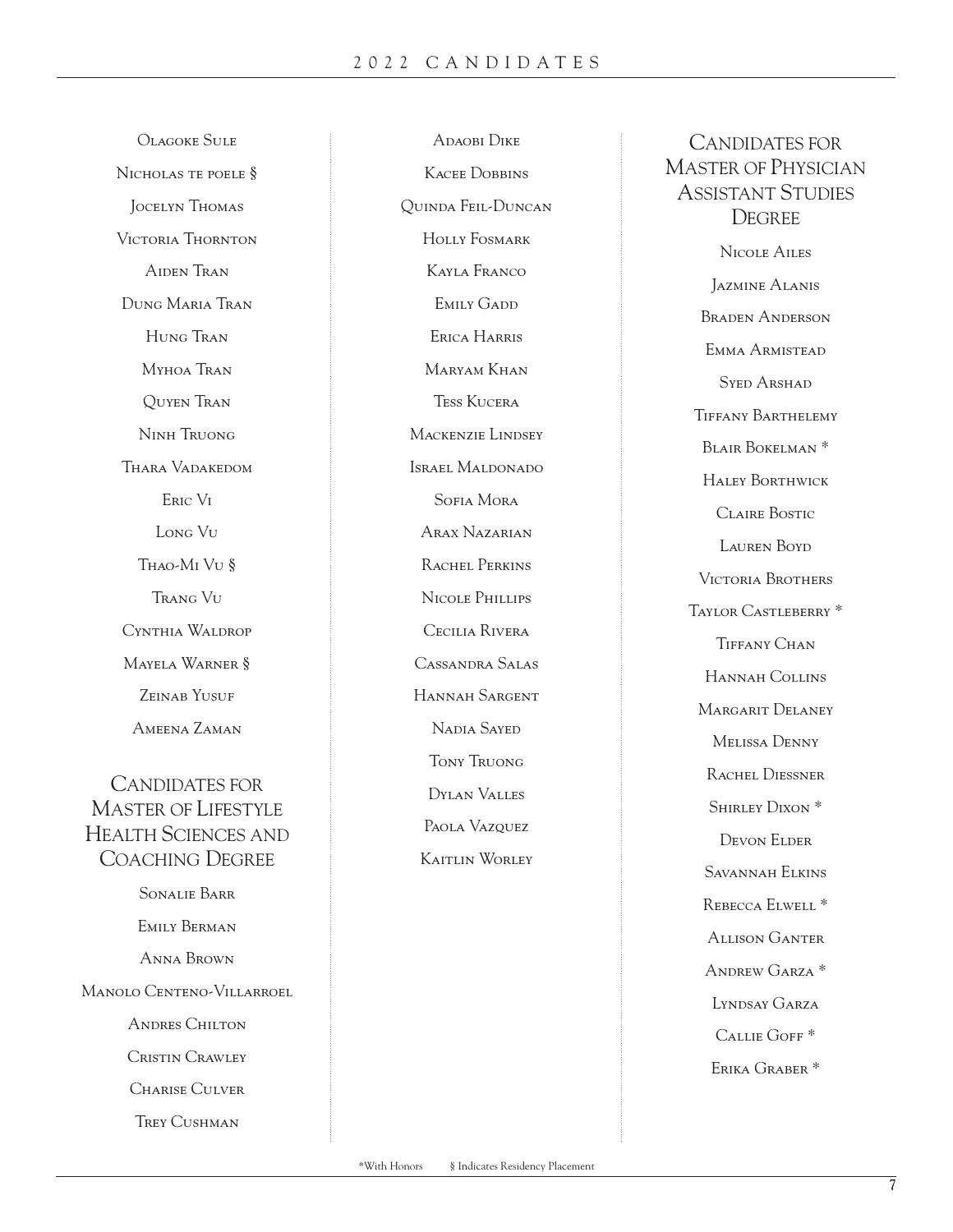CANDIDATES FOR MASTER OF PHYSICIAN ASSISTANT STUDIES **DEGREE** (continued)  $R$ yan Guthrie  $\wedge$ Silva Hamner Carter Hanson \* Reagan Haynes MICHELLE HERNANDEZ<sup>\*</sup> Heather Holtrop Sarah Ibrahim Jewel Johnson Ami Khuu James Knodell Brianna Koym Samantha Kubiak Magy Labib Sydney Lawrence Makenna Leatherwood Shannen Longridge Mareah Lucio RACHEL MAYER Jessica Mickus Falon Miskelly CATHERINE MOFFETT<sup>\*</sup> Amber Montemayor

Valerie Mravunich Lauren Mullins Natalie Nichols \* Aaron Peterson Quan Pham

LAUREN PRADER<sup>\*</sup> WILLIAM RATTAN MALIWAN RODGERS<sup>\*</sup> Joseph Rubio Kaitlyn Salisbury Makenzie Sangalli Katherine Selby Abigail Shearer Michele Skladzien Ashley Stewart Kathleen Wilhite Dustin Zimmerman \*

CANDIDATES FOR DOCTOR OF PHYSICAL THERAPY **DEGREE** Bayler Andrews Carsen Bolstad Riley Caughlin \* Kelli Crisp ANDREA DEWITT<sup>\*</sup> Sydney Durham \* **JOSHUA ELLIOTT** Samantha Ewing Samantha Gomez Anyssa Guajardo Kennedi Heisterkamp JARED JACKSON Allison Johnson David Kim

Parsa Kosari

Valeria Lozano Omar Magdaleno Abigail Measells Olivia Mill JACOB MITCHELL<sup>\*</sup> CHARLES MOTT Ellen Mundie Luat-Zachary Nguyen Charles Okpoko Samantha Rather DEBORAH REDDOUT Reed Richardson Samantha Ritz Sarah Robichaux \* Audra Sadler Brenna Sestak \* EMMALEA SHAW RACHNA SINGH Aubrey Starnes Amber Terry PAIGE TOBBEN Hannah Torres \* Tommy Tran Luis Troncoso DANIELLE VALLEJOS<sup>\*</sup> Melissa Villalon Taylor Werner TAYLOR WHITE \*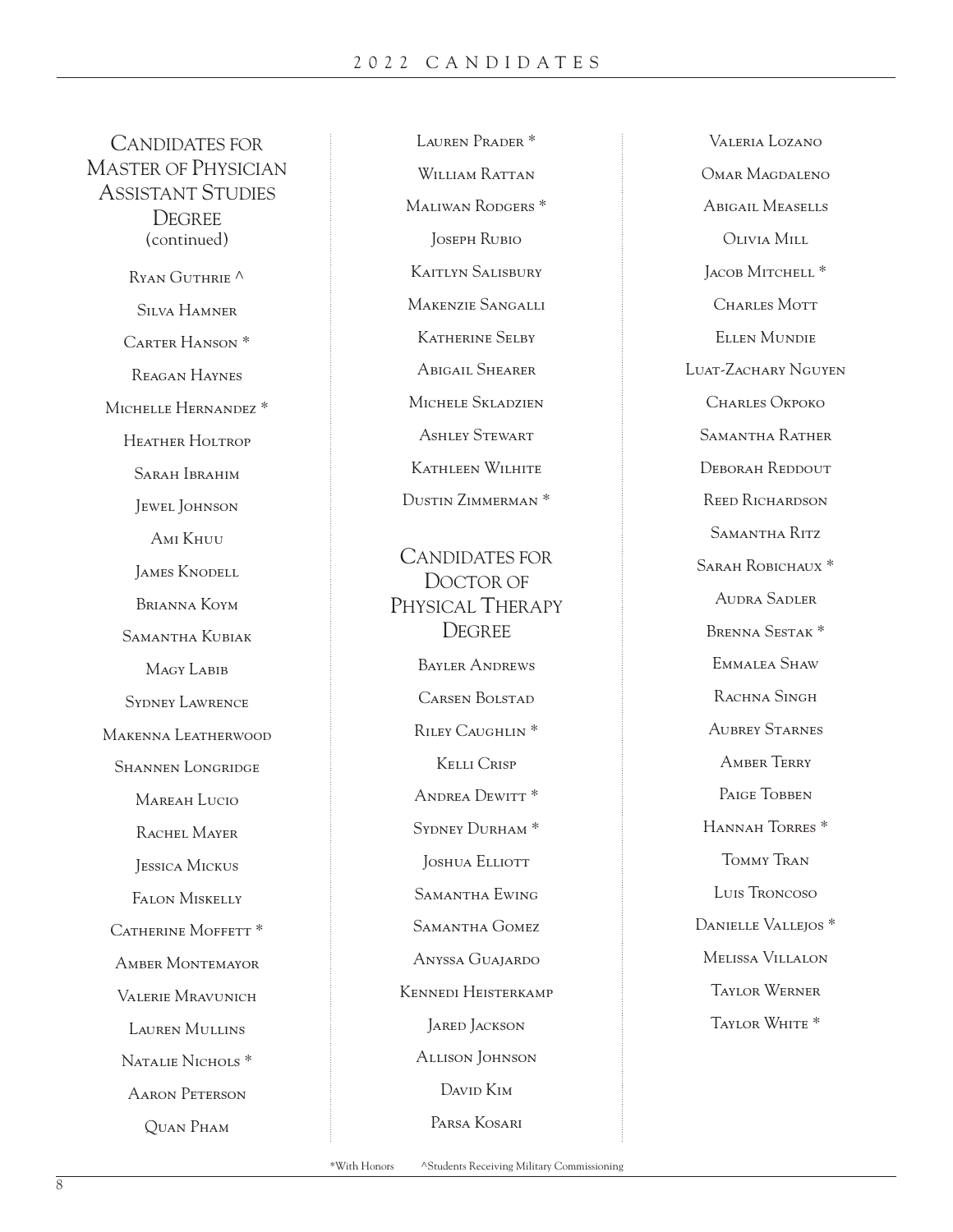# CANDIDATES FOR MASTER OF HEALTH ADMINISTRATION **DEGREE**

Mayowa Adelabu Brent Barnett Hadiyah Blake Grant Collison **JAIRIN FUDGE** Maria Hamud Lauren Horton Kendell Kasper SARAH LATHROP<sup>\*</sup> Jeffery O'Connell \* Mary Parrish \* MANA PATEL<sup>\*</sup> Niyati Patel \* RAYMOND PAYETTE Abril Perez Stacee Rowland Samantha Wallace \*

CANDIDATES FOR MASTER OF PUBLIC HEALTH **DEGREE** Oluwaduntobi Adeyemi Ana Arizpe \* Jessie Ausman \* RACHEL BLAYDES<sup>\*</sup> Rony Cazares ALLYSON CORNETT<sup>\*</sup> BABITA DANGOL RUTH DEBRUM SMRITI DHAKAL<sup>\*</sup> Alex Estrada Alexandra Farris \* Farheen Fatima Jennifer Freeman Maricela Garcia Rebekka Garcia DAVID GONZALEZ Jessica Guerra Martinez \* Jennifer Hanes Elizabeth Hans Haylee Hastings KIMBERLY HENCKEN Cheryl Jenkins Kayla Jones \* Deepika Joshi Laura Kade<sup>\*</sup> Diamond Knight GAYATRI KUNCHAY<sup>\*</sup> Cindy Lopez

Grace Maynard \* FAITH MEZA<sup>\*</sup> Daniel Millar \* Jillian Molina RACHAEL MOUAT<sup>\*</sup> SIMA MOZDBAR Dai'Trevian Murray YAMUNA NAMPOOTHIRI KWANSAH NDEMO<sup>\*</sup> Meredith Newton \* JOSEPH ODEYEMI<sup>\*</sup> Oluwabukunmi Omiwole ANITA OSABUTEY Fannie Parker Syed Saahil Saadath Pasha HEMALI PATEL<sup>\*</sup> Guadalupe Perez ASHNITA RAUT<sup>\*</sup> Blake Ross Lauren Schumann Kelli Serrano Jil Shah \* Rajvi Shah Tryton Shelp Tiffany Thames MITCHELL TORRES Quynh Tran Rashmi Venkatesh Marlaina Widmann Acacia Young

\*With Honors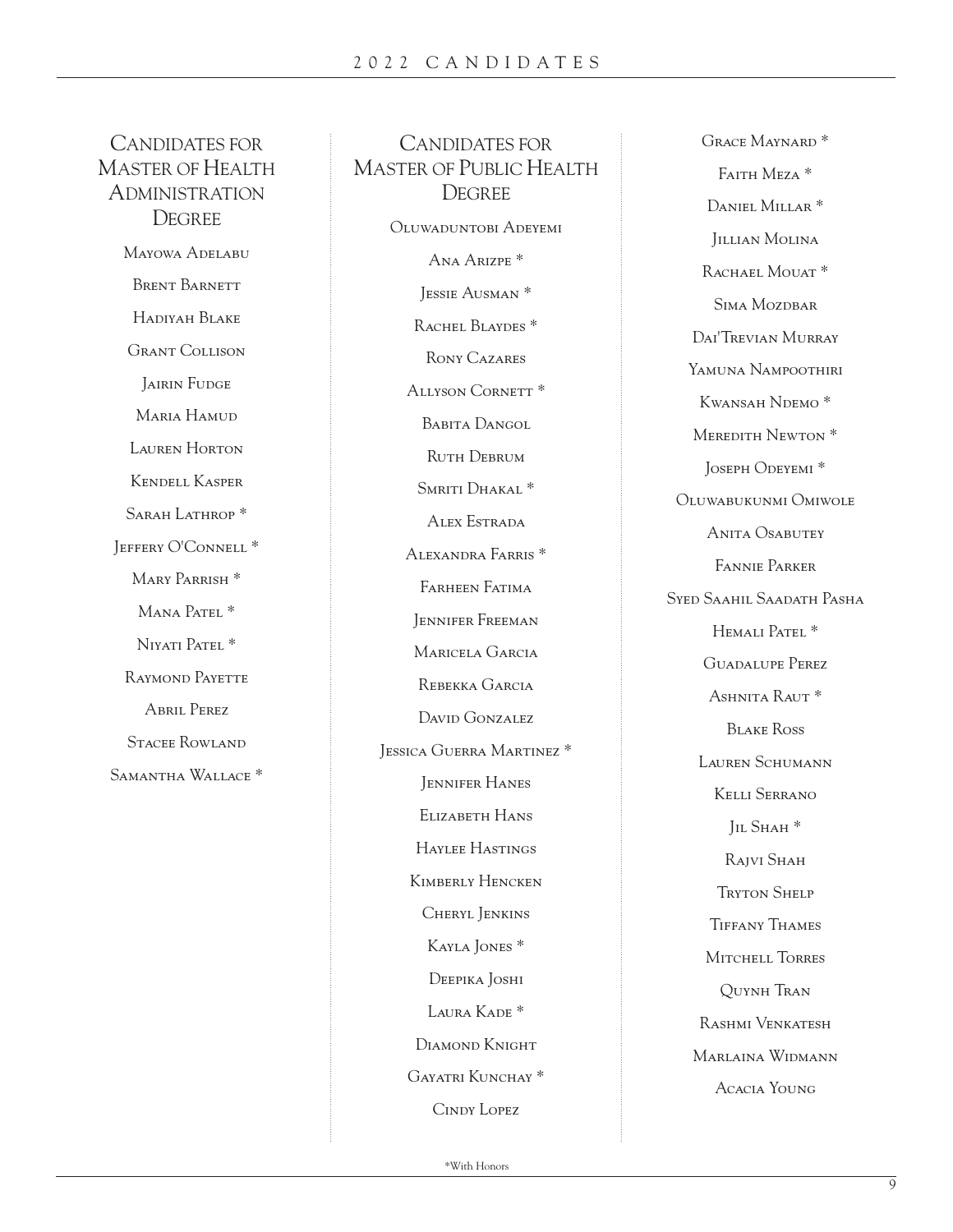CANDIDATES FOR

### CANDIDATES FOR MASTER OF SCIENCE **DEGREE**

Priyanka Basu \* "Association Between Knowledge, Attitude, Behavior and Cervical Cancer Screening; Health Information NATIONAL TRENDS SURVEY 2020" Major Professor: Stacey Griner, Ph.D.

Cassidy Loparco "Do Impulsivity and Biological Sex Moderate Associations Between Alcohol-Related Sexual Willingness and BEHAVIOR AMONG YOUNG ADULTS?" Major Professor: Matthew Rossheim, Ph.D.

Armando Mendez \* "Health Care Provider Discussions Regarding STI Risk Factors and Associations with HIV/STI Screening" Major Professor: Stacey Griner, Ph.D.

Jolie Starling \* "Associations Between Pesticide Exposure and Cognitive Function Among Adults 60 YEARS AND OLDER IN THE UNITED STATES" Major Professor: Tao Menghua, Ph.D.

PATRICK ZAMBA "Associations Between Minimum Jail Sentences in State DUI Laws and FREQUENCY OF SELF-REPORTED DRUNK Driving Among US Adults" Major Professor: Ubydul Haque, Ph.D.

## CANDIDATES FOR DOCTOR OF PHILOSOPHY **DEGREE**

SRICHAND JASTI "Improving the Efficiency of A and D Optimal Designs for Dose Response Models" Major Professor: Rajesh Nandy, Ph.D.

NOAH PEERI<sup>\*</sup> "The Association Between Sleep Traits and the Risk of Lung Cancer: UK Biobank Cohort" Major Professor: Uyen-Sa Nguyen, Ph.D.

MASTER OF SCIENCE DEGREE (NON-THESIS) Kaleigh Aaron Ava Abbasi Malayeri Kareem Abdelhamid Gabriela Acosta Melody Adindu Rashwan Alameddine Edward Alaytsev SOFIA ALCASEY Tarik Alnesr **IORA AMEEN** Shyan Anderson YOSEF ANSARIZADEH Bersabeh Asfaw Yewande Ashaye CYDNEY AYALA Jamie Bagley LAKECIA BEASLEY Calvin Benningfield Radhika Bhakta Neil Bhamoo ELLEN BRANDT JORDAN BURK Erica Burrell-Walker Ashley Cao Giselle Carino Maximiliano Cedeno Hahn Eduardo Cervantez Abdul-Rahman Chaaban

Sarita Chainani Jeeda Cheweiky Sunanda Chilukuri Ann Chirayil COURTNEY COE Federico Cornejo Madison Crew Katryna Dahlberg Khaila Daniels Makena Davidson Dhwani Dawar Carlye Dierckman Dat Do Bethany Dollar Amelia Dorr BENIAMIN DYESS Anum Effendi Evan Ehsan Mojana Elleh Ibukunoluwa Falana Madison Farmer Meghasree Ganapuram BENJAMIN GANUCHEAU Jerry Gao MICHAEL GARZA Gladsy George Mathew George DAVID GINSBERG Gabriella Godines Rafael Gomez Alvarado Christine Gonzalez

\*With Honors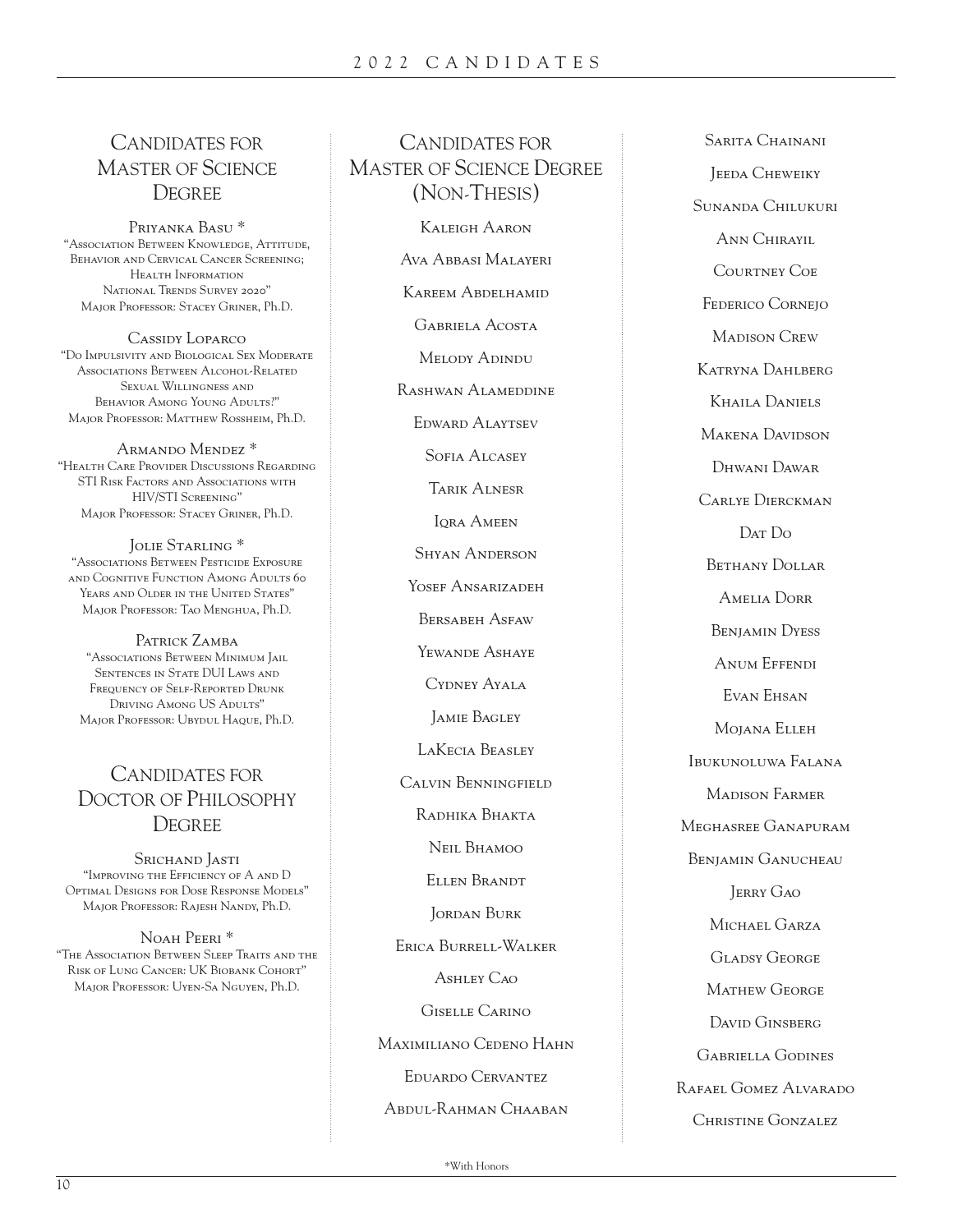Ravina Goswami Vidya Govindarajan Thao-Mi Ha Hanna Harris KAILEE HAYDEN Annebel Hemphill Helen Hemphill Amanda Hernandez Kayla Hicks Anthony Hiran Thaddeus Holloway Megan Huang Frazier Aleena Huerta Oghenerukevwe Inikori Alisyn Irvan Rema Iskandarani Khouri Iziren Celeste Kanne Aliasger Kapasi Mahesh Khadka Aiman Khan Dania Khan Muznah Khan Tooba Khan Hassan Khanani Ketsia Kimbimbi Madilyn King Anthony Kocher MICHELLE KOURY Liesl Krone Cameron Lange

Susana Lara Jad Lawand Trang Le DAISY LECHUGA Joshua Lee Jameon Love DREW LUND Luis Madrigal Gabrielle Marchelli Lydia Mathai Christina McCormack John McKean Deja Miller-Brooks SANJANA MOHANTY Rabia Munir Stephanie Negrete Helene Neidig MICHELLE NGO Christina Nguyen Darlene Nguyen Gabrielle Nguyen Long Nguyen Tonia Nguyen Tania Nimri William Norman Manogna Nuthi SANDRA OH Riya Ohri PORTIA OKAFOR Beverly Okanome Gavin Olivarez

Alvin Ouseph Hirshal Pandya Natalie Pang Kiara Pankratz Abinaya Paravasthuramesh Hanna Patel Audrey Peacock Theresa Pham Cong-Bao Phan Mark Phyathep Sarah Ponce Erin Poulin Roberto Ramirez JASON RASHALL Jared Reilly Jason Richardson MITCHEL RICHTER Ashley Rivera Jabir Rizvon Tazz RODONI Raquel Rosales **JESSICA SACHS** MUSTAFA SAED Kyra Salinkas Maverick Salyards Stephanie Samuel PAMELA SAQUISILI HUNTER SCHNEIDER SAMREEN SHAH Mudita Sharma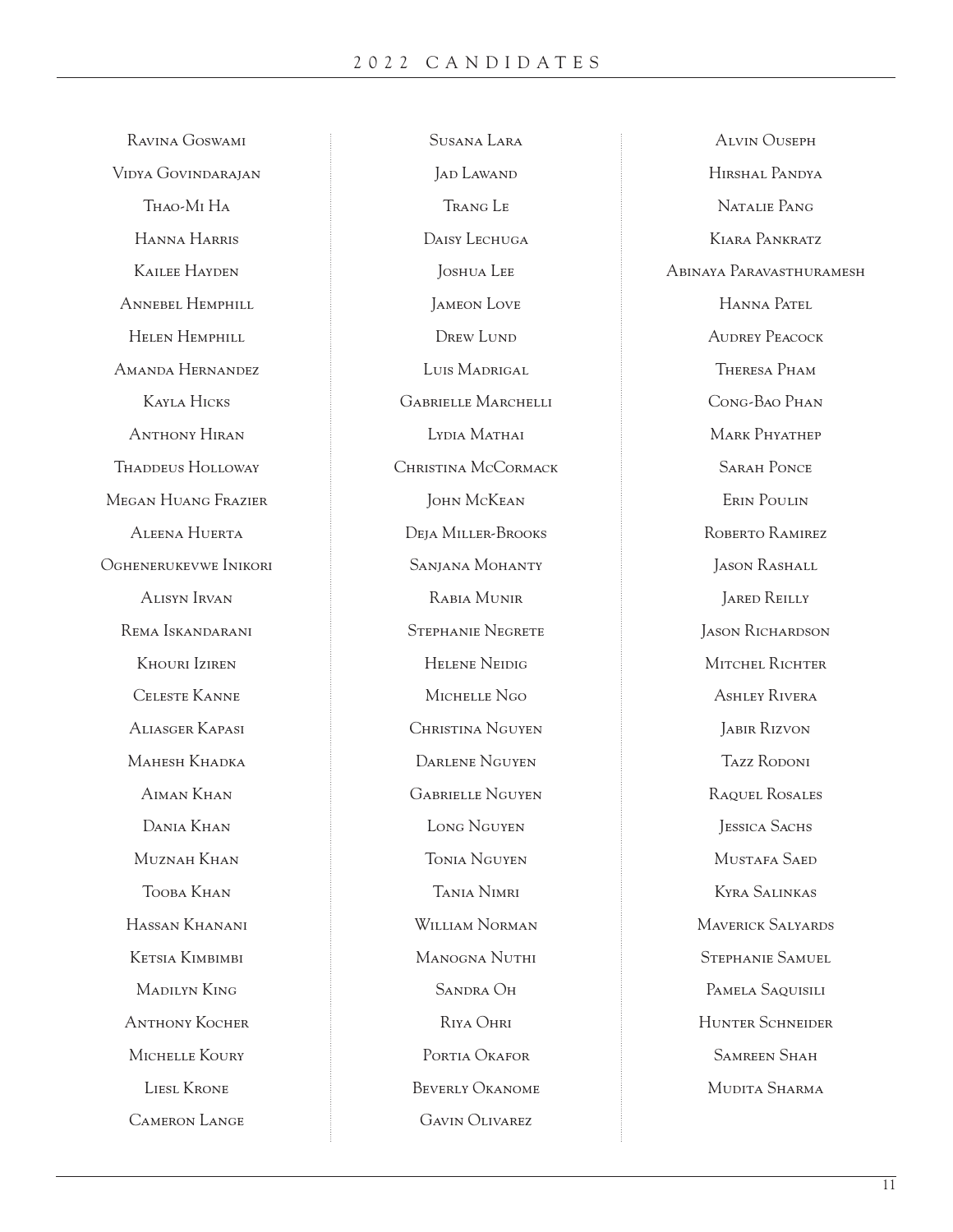### CANDIDATES FOR MASTER OF SCIENCE DEGREE (NON-THESIS) (continued)

ANSLEY SHARNA

Summer Shawky

Anthony Sidaros

Zaid Siddio

AFSHEEN SIDDIQUI

**JORDAN SIEGEL** 

Diana Sierra

Emily Simmons

Harmandeep Singh

CAITLYN SMITH

Jiwon Son

BAHRAM SOROUSHI

Sophia Sparagana

Carolyn Spear

Terrence Stilson

Madeline Strickland

Nihmal Sukran

Raheed Sunesra

Hanan Teklu

Liza Tharakan

AREZ THOBANI

Haleigh Thompson

**JONATHAN TIEU** 

RICHARD TRAN

MICHEL TSHISEKEDI

Kaitlyn Unterman

ASMITA UPRETI

#### CHARLES-MICHAEL UZUEGBUNAM

Sara Valdez Ortegon

Kelsey Vineyard

An Vo

Mackenzie Walsh

Madison Webster

## CANDIDATES FOR MASTER OF SCIENCE DEGREE (THESIS)

Katalina Acevedo "A Quality Improvement Initiative: Evaluating the Impact of Standardized Data Tracking Tools in the Radiation Oncology Clinical Research Office at the University of Texas Southwestern Medical Center" Major Professor: Stephen Mathew, Ph.D.

Elias Arellano "Bodyweight Changes During COVID-19 for Patients Diagnosed with Depression: A Retrospective Cohort Study" Major Professor: Kimberly Fulda, Dr.Ph.

Nasrul Bhuiyan "Characterization of Arterial Pressure and Cerebral Blood Flow Responses to Repeated Thigh Cuff Inflations in Three Experimental Models (Human, Pigs and Rats)" Major Professor: Caroline Rikards, Ph.D.

Austin Brown "Effects of Specific Blood Meals on Microbiome of Starved Ornithodoros Turicata" Major Professor: Michael Allen, Ph.D.

Casey Buller "The Role of LLT1 in Ewing Sarcoma" Major Professor: Stephen Mathew, Ph.D.

BARCLAY CAREY "CT-Based Assessment of Lower Limb Surface Area, Volume and Tissue Composition: Implications for Ecogeographic Rules of Thermoregulation" Major Professor: Scott Maddux, Ph.D.

Taylor Craig "Localization of the Sciatic Nerve in the Gluteal Region Using Surface Projections in Human Cadavers" Major Professor: Rustin Reeves, Ph.D.

**VIET DINH** "Confirming the Impact of Seasonal Early Life Stressors on SLE Pathogenesis" Major Professor: Keisa Mathis, Ph.D.

AAKAASH DUGGAL "Assessment of Sex Differences Following Repeated Mild Head Injuries" Major Professor: Derek Schreihofer, Ph.D.

Oluwadarasimi Fadeyibi "The Role of Lipid Rafts in Androgen's Neurotoxic Effects" Major Professor: Rebecca Cunningham, Ph.D.

Fernando Gracia "Role of Loop Gain in Sleep Health Disparities and Outcomes Among Pediatric Patients with Obstructive Sleep Apnea" Major Professor: Brandy Roane, Ph.D.

Rusty Hartman "The Impact of Early Life Stressors on the Progression of SLE" Major Professor: Keisa Mathis, Ph.D.

Tooba Husain "Neurocranial Growth in the OIM Mouse Model of Osteogenesis Imperfecta" Major Professor: Rachel Menegaz, Ph.D.

Lila Huston

"Osteogenesis Imperfecta: An Analysis of Inner Ear Development in Mus Musculus (House Mouse) with Comments on Hearing Quality" Major Professor: Lauren Gonazles, Ph.D.

Ophelia Khichi "Examining the Skin and Workplace Microbiome Following the Return to The University of North Texas Health Science Center After Self-Isolation" Major Professor: Michael Allen, Ph.D.

Andrew Kim "Investigating the Role of Interleukin 1 Alpha During Listeria Monocytogenes Infection" Major Professor: Rance Berg, Ph.D.

#### Chol Ho Kim

"Examining the Association Between Presence of Sleep Modifiers and Recovery Time Following Sports-Related Concussion" Major Professor: Dorota Stankowska, Ph.D.

#### Alain Kwizera

"Does the Use of Indocyanine Green Fluorescent Dye (ICG) Reduce the False Negative Rates in Sentinel Lymph Node (SLN) Biopsy for Melanoma Cases" Major Professor: Nathalie Sumien, Ph.D.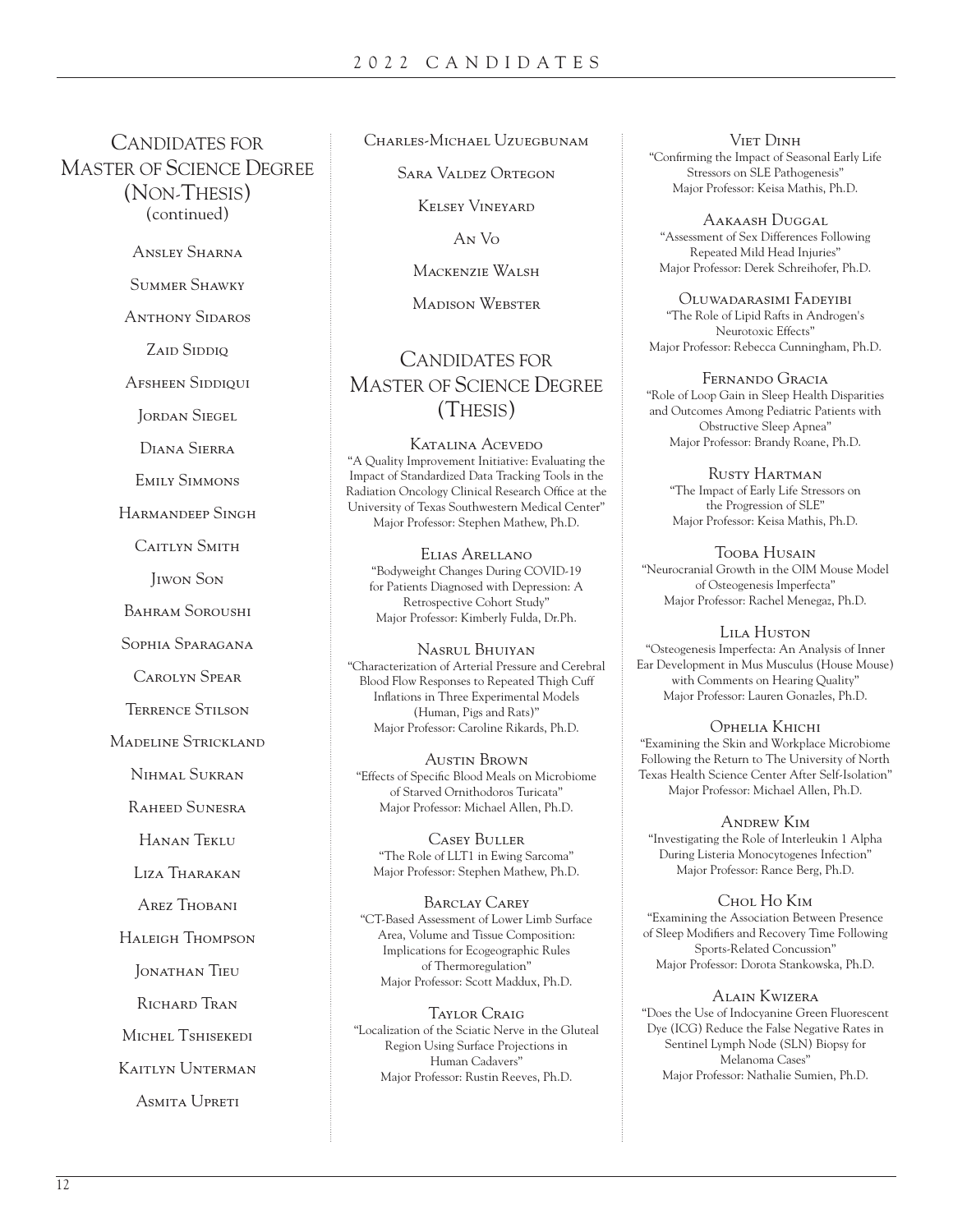Kevin Lal "Retina-Targeted Estrogen Prodrug: A New Concept for Retinal Protection" Major Professor: Hongli Wu, B.S. Pharm., Ph.D.

Jacob Moore "Dental Tissue Volumes in Mice with Osteogenesis Imperfecta" Major Professor: Emma Handler, Ph.D.

Oluwaseun Omoba "The Effect of Pericyte Reduction in the CNS May Correlate with an Abnormal Reduction of Capillary Population, Depending on the Anatomical Location and Age of the Mice" Major Professor: Kunlin Jin, Ph.D.

David Salinas Aguirre "Cardiovascular Response to Endotoxin-Mediated Sepsis: A Dose-Response Study" Major Professor: Lisa Hodge, Ph.D.

Cooper Warne "Interplay Between Metabolic and Myogenic Mechanisms in Coronary Autoregulation" Major Professor: Johnathan Tune, Ph.D.

Andi Winn "Retrospective Analysis of Association of Living in USDA Classified Food Deserts with Incidence and Mortality of Cancer Cases Among Patients Identified in the Fort Worth Adolescent and Young Adult Oncology Coalition Database" Major Professor: Riyaz Basha, Ph.D., Ph.D.

Ko-Lin Wu "Retrospective Data Analysis on the Characteristics in Neonatal Intensive Care Unit (NICU) Infants' Feeding Patterns" Major Professor: Lisa Hodge, Ph.D.

### CANDIDATES FOR DOCTOR OF PHILOSOPHY **DEGREE**

Garen Anderson "Hemodynamic Oscillations: Physiological Consequences and Therapeutic Potential" Major Professor: Caroline Rikards, Ph.D.

Grant Currens "Microbial Natural Product Drug Discovery Through Systematic Sampling of Diverse Texas Soils" Major Professor: Eric Cheng, Ph.D.

Daniel De La Cruz "Advancing the Utility of Thyrotropin-Releasing Hormone as a Central Nervous System Agent" Major Professor: Katalin Prokai, Ph.D.

Holden Hemingway "Endothelial Ischemia-Reperfusion Injury: Exploring the Pathophysiology and the Protective Limits of Acute Heat Exposure" Major Professor: Steven Romero, Ph.D.

Allison Sherier "Improving Human Identification Using the Human Skin Microbiome" Major Professor: Bruce Budowle, Ph.D.

RACHEL THOMAS "Thymic Atrophy Impairs the Development and Function of an Antigen-Specific Treg Clone" Major Professor: Dong-Ming Su, Ph.D.

### CANDIDATES FOR DOCTOR OF OSTEOPATHIC MEDICINE DEGREE

Ana Adams Obstetrics and Gynecology HCA Medical City Healthcare Arlington, Texas

Amit Aggarwal Anesthesiology University of Texas Medical Branch Galveston, Texas

> Ibrahim Ahmed Residency Pending

Nadia Ahmed Diagnostic Radiology Baylor College of Medicine Houston, Texas

Soongjin Ahn \* Internal Medicine Baylor University Medical Center Dallas, Texas

Sharanya Ajaykumar Pediatrics Baylor College of Medicine San Antonio, Texas

Ali Al-Nahi Family Medicine HCA Medical City Healthcare Fort Worth, Texas

Reiza Ali Pediatrics University of Texas Medical School Houston, Texas

Yumna Ali Psychiatry University of Texas at Tyler Tyler, Texas

Mason Andrews Internal Medicine Preliminary HCA Medical City Healthcare Weatherford, Texas

YASIR AYUBI  $\wedge$ Internal Medicine Preliminary San Antonio Military Medical Center San Antonio, Texas

Hadia Aziz Obstetrics and Gynecology University of Cincinnati Medical Center Cincinnati, Ohio

Mi Sun Bae Anesthesiology University of Texas Medical School Houston, Texas

Dania Bairuty Internal Medicine Baylor Scott & White Medical Center Temple, Texas

Justin Bartels Psychiatry University of Iowa Hospitals and Clinics Iowa City, Iowa

> Kallen Beall General Surgery **HonorHealth** Phoenix, Arizona

Neal Bhachawat<sup>\*</sup> Internal Medicine Methodist Hospital Houston, Texas

Shivani Bhatnagar Internal Medicine Johns Hopkins Bayview Medical Center Baltimore, Maryland

Mikaela Biavati Anesthesiology Vanderbilt University Medical Center Nashville, Tennessee

> PATRICK BIBB Transitional Year Lewis Gale Medical Center Salem, Virginia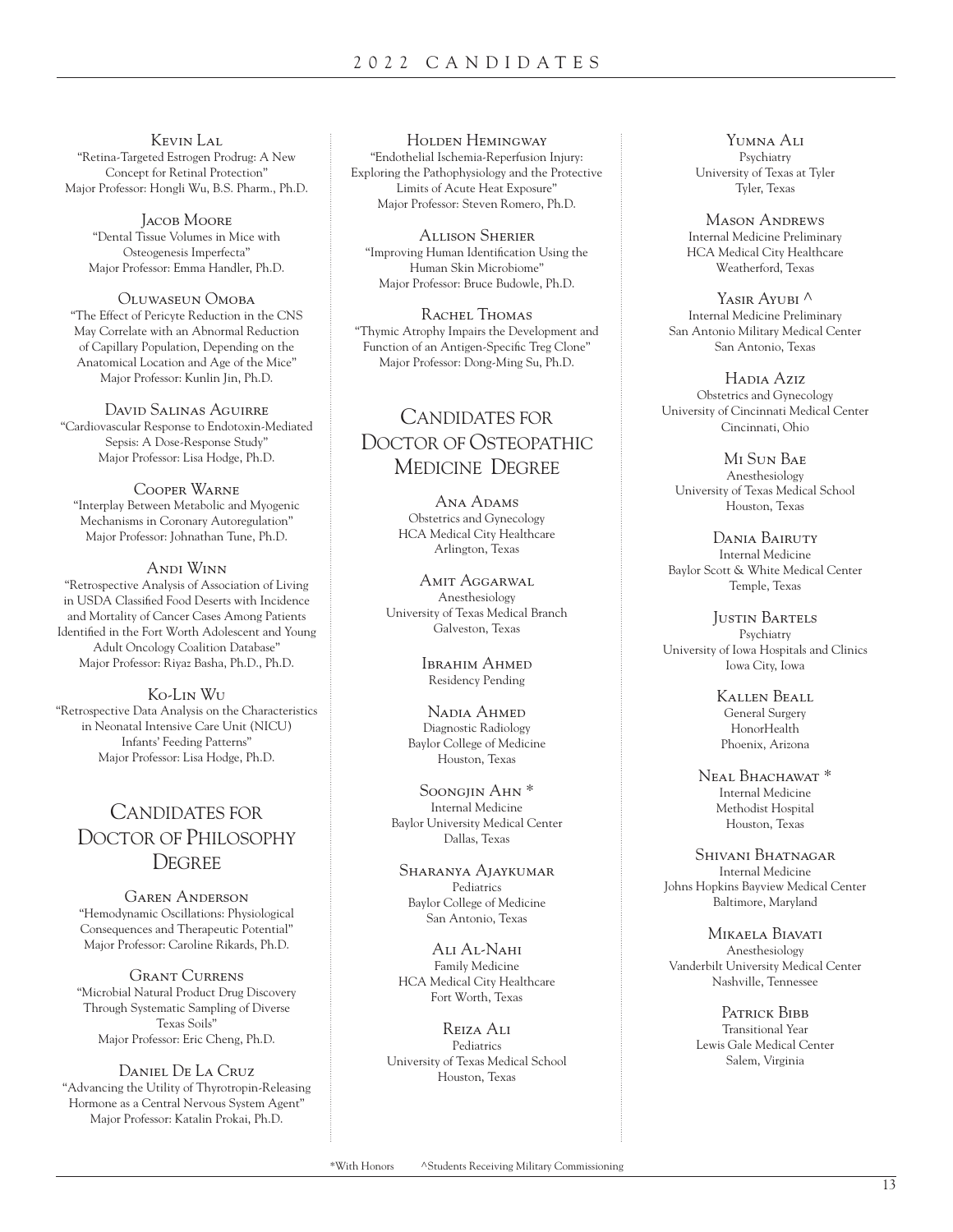### CANDIDATES FOR DOCTOR OF OSTEOPATHIC MEDICINE DEGREE (continued)

Emily Biben Urology University of Arkansas Little Rock, Arkansas

Jorge Bilbao Physical Medicine and Rehabilitation Memorial Healthcare System Hollywood, Florida

JAKE BOREN  $\wedge^*$ Emergency Medicine Baylor University Medical Center Dallas, Texas

Klayme-Shane Boucher Internal Medicine University of Texas at San Antonio San Antonio, Texas

Sarah Bourgin Obstetrics and Gynecology Richmond University Medical Center Staten Island, New York

> Shannon Brewer Internal Medicine University of Arkansas Little Rock, Arkansas

Ashley Brodrick Transitional Year Inspira Health Network Vineland, New Jersey

#### Jessica Bruner

BAILEY BUNCE Obstetrics and Gynecology University of Central Florida - HCA Healthcare Pensacola, Florida

**JOHN BURCHFIELD** Internal Medicine Carilion Clinic - Virginia Tech Carilion Roanoke, Virginia

> Emily Bussan Internal Medicine St. Louis University St. Louis, Missouri

Austin Caballero Family Medicine University of New Mexico Albuquerque, New Mexico

Alexa Calcagno \* Emergency Medicine University of Texas at San Antonio San Antonio, Texas

Madeline Carson Family Medicine Texas A&M - Bryan/College Station Bryan, Texas

Justinne Certeza Family Medicine UPMC Presbyterian Shadyside Pittsburgh, Pennsylvania

STEPHEN CHABOT<sup>A</sup> Internal Medicine HCA Medical City Healthcare Fort Worth, Texas

MICHAEL CHANDRA<sup>\*</sup> Urology Louisiana State University New Orleans, Louisiana

Fatima Charara Internal Medicine Henry Ford Macomb Hospital Clinton Township, Michigan

THOMAS CHECKETTS Internal Medicine Creighton University Omaha, Nebraska

Renee Chu \* Internal Medicine University of Texas Medical School Houston, Texas

> Chelsea Clark Emergency Medicine Christus Health Corpus Christi, Texas

PATRICIA COLUCCI Physical Medicine and Rehabilitation Baylor University Medical Center Dallas, Texas

Jaring Damstra Anesthesiology Baylor Scott & White Medical Center Temple, Texas

> Siddharth Das Internal Medicine Methodist Hospital Houston, Texas

Jose De Arrigunaga \* Internal Medicine University of Texas at San Antonio San Antonio, Texas

Nathan Denniston Family Medicine HCA Healthcare Kansas City Kansas City, Missouri

Shivani Desai Internal Medicine Methodist Health System Dallas Dallas, Texas

> Heather Deville Emergency Medicine University Hospitals Jackson, Mississippi

Aivien Do Psychiatry Tower Health - Reading Hospital West Reading, Pennsylvania

> Cody Dorton General Surgery University of Missouri Kansas City, Missouri

SYDNEY EDDINGSTON Psychiatry HCA Healthcare East Florida Division Tamarac, Florida

Ryan Eng Internal Medicine Mount Sinai Morningside West New York, New York

Mackenzie Ewart Pending Surgical Residency

Robert Faries Pediatrics University of Texas Medical School Houston, Texas

PATRICK FENG Family Medicine HCA Medical City Healthcare Fort Worth, Texas

DREW FERGUSON  $\wedge$ Transitional Year Brooke Army Medical Center San Antonio, Texas

Chloe Fernandez General Surgery University of Texas Rio Grande Valley Edinburg, Texas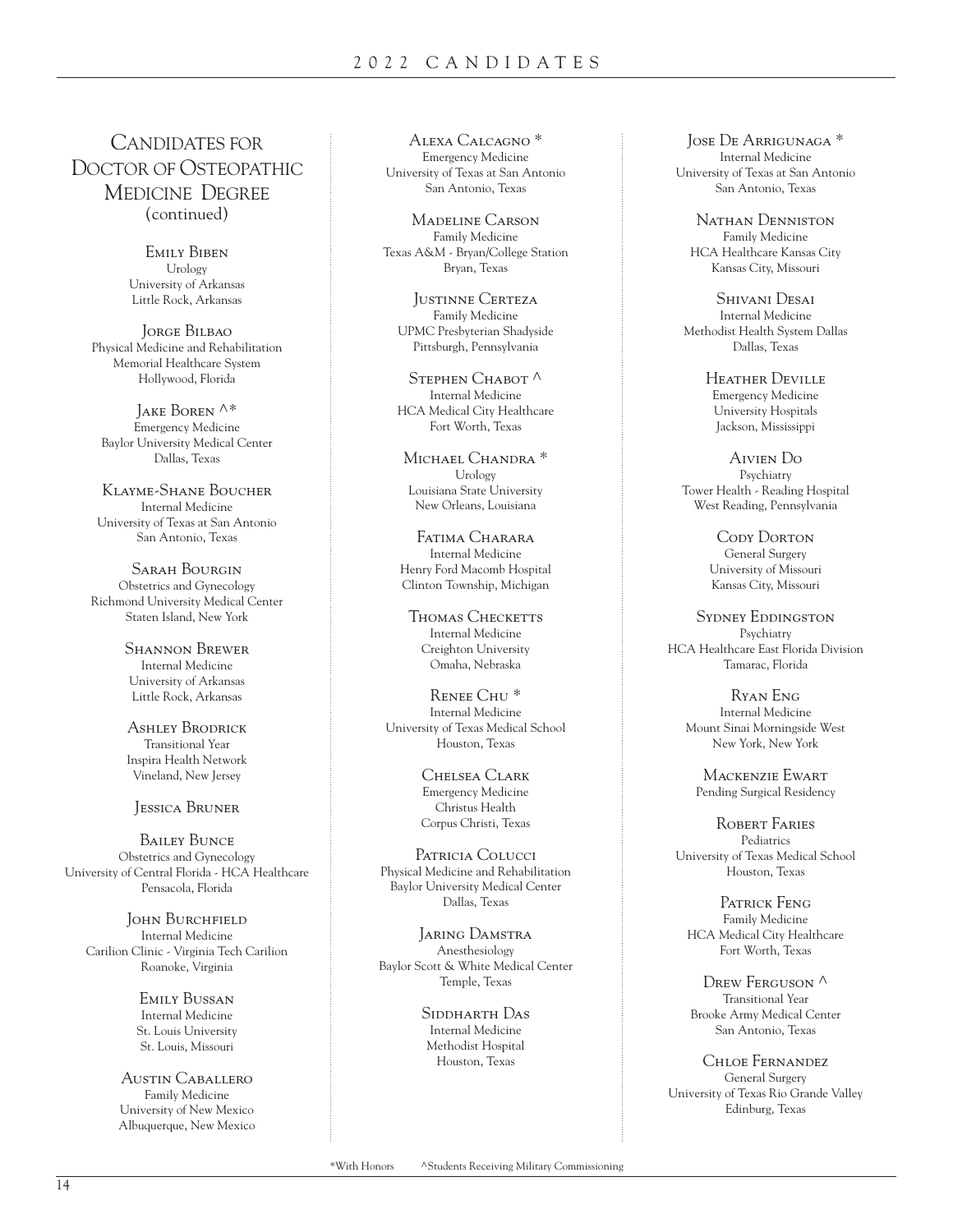Jazmin Fernandez Pediatrics Loma Linda University Loma Linda, California

Joseph Fischer Psychiatry Baylor Scott & White Medical Center Temple, Texas

Laura Garcia Orthopaedic Surgery Community Memorial Health System Ventura, California

ROBERT GARCIA Family Medicine OMECO Teaching Health Center Ada, Oklahoma

ELLEN GAUDET Family Medicine Baylor Scott & White Medical Center Round Rock, Texas

Celeste Genco Pathology - Anatomic and Clinical Baylor University Medical Center Dallas, Texas

James Gerdes Internal Medicine University of Texas at San Antonio San Antonio, Texas

Keenan Gibson ^\* Integrated Vascular Surgery Travis Air Force Base - UC Davis Sacramento, California

Rozen Gilerman Family Medicine Methodist Health System Dallas Dallas, Texas

Krishna Gorrepati Internal Medicine Palmetto General Hospital Hialeah, Florida

Kelley Grant Emergency Medicine Baylor University Medical Center Dallas, Texas

PATRICK GREGORY Emergency Medicine St. Luke's Hospital - Anderson Easton, Pennsylvania

Max Guan Psychiatry Charles R. Drew University Los Angeles, California

Alejandro Guerra Residency Pending

IILL GUILLETTE Internal Medicine Texas Health Resources Fort Worth, Texas

MARSHALL HALL\* Dermatology HCA Medical City Healthcare Fort Worth, Texas

Samantha Haverkamp Pediatrics University of Texas at San Antonio San Antonio, Texas

Katherine Hayman Emergency Medicine Wake Forest Baptist Medical Center Winston-Salem, North Carolina

Carl Heinrich Diagnostic Radiology University of Texas at San Antonio San Antonio, Texas

Taylor Hilton Anesthesiology Baylor Scott & White Medical Center Temple, Texas

Henry Ho Pathology - Anatomic and Clinical Baylor University Medical Center Dallas, Texas

BRANDON HOFF Pediatrics - Medical Genetics Case Western - Cleveland Medical Center Cleveland, Ohio

> Katherine Hoffman Emergency Medicine Christus Health Corpus Christi, Texas

Hayley Holbrook Anesthesiology University of Kentucky Medical Center Lexington, Kentucky

RICHARD HONG

Madeleine Howells Anesthesiology University of Texas at San Antonio San Antonio, Texas

Jacqueline Huang Family Medicine Baylor Scott & White Medical Center Temple, Texas

> DANIEL HUBBARD Emergency Medicine Southern Illinois University Springfield, Illinois

Sumera Hussain Pediatrics University of Oklahoma Oklahoma City, Oklahoma

Sarah Hutton Surgery Preliminary University of Kentucky Medical Center Lexington, Kentucky

Sera Jacob Family Medicine Providence Sacred Heart Medical Center Spokane, Washington

> Madeeha Javed Internal Medicine Methodist Health System Dallas Dallas, Texas

> > Suzana Jensen Pediatrics Texas Tech University Lubbock, Texas

Sarah Jethro Family Medicine University of Texas at Tyler Athens, Texas

Emily Johnson Family Medicine Memorial Hermann Hospital Sugar Land, Texas

JORDYN JOHNSON Emergency Medicine University of Illinois Chicago Chicago, Illinois

Esther Jung General Surgery Sinai Hospital of Baltimore Baltimore, Maryland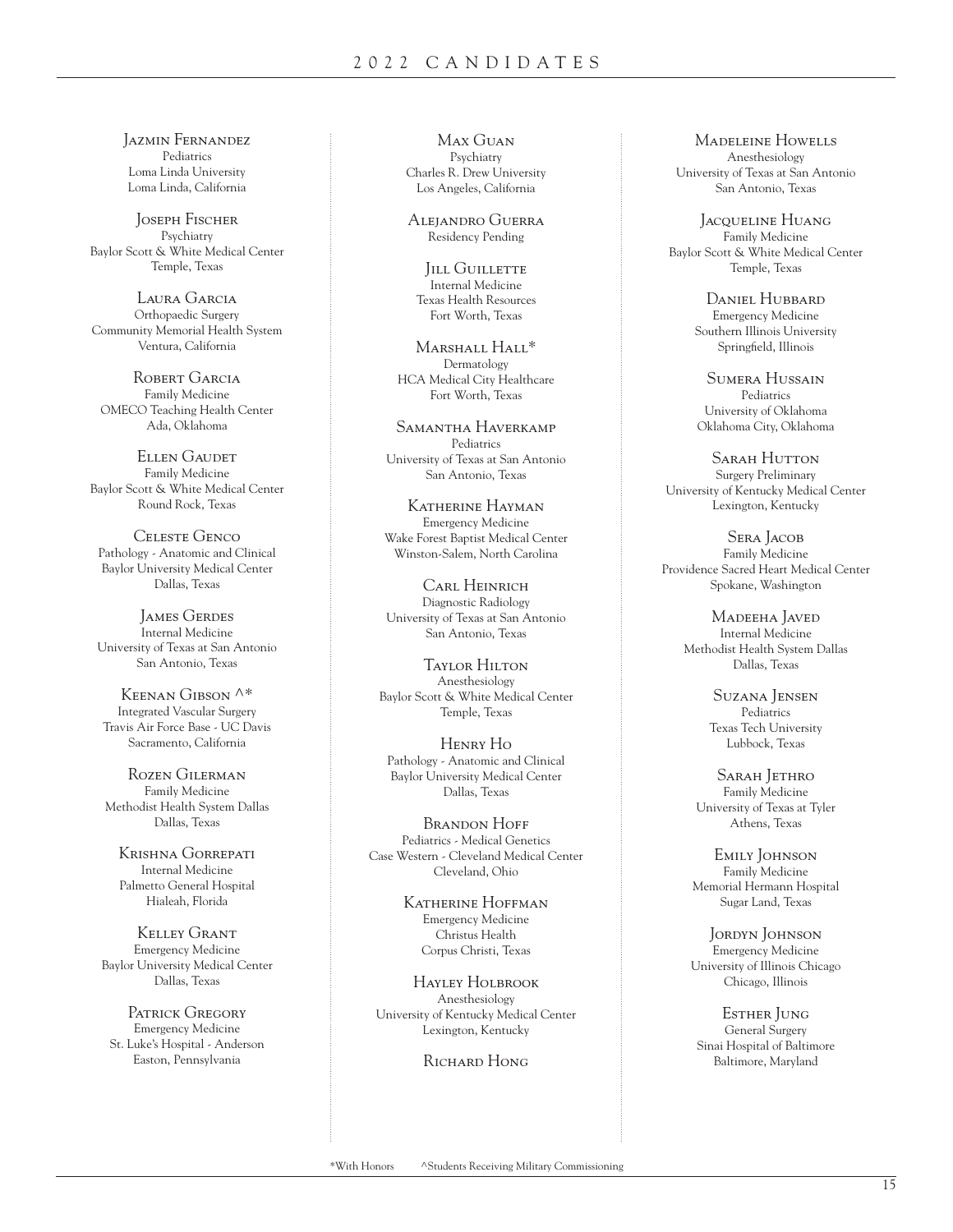### CANDIDATES FOR DOCTOR OF OSTEOPATHIC MEDICINE DEGREE (continued)

Srijaa Kannan Obstetrics and Gynecology Orlando Health Orlando, Florida

Jeremy Kao Internal Medicine University of Illinois Chicago Chicago, Illinois

Mustafa Karagoli Family Medicine Methodist Hospital Houston, Texas

Barbara Karnkowska Internal Medicine University of Texas Medical Branch Galveston, Texas

> Varun Katamaneni Pediatrics University of Oklahoma Oklahoma City, Oklahoma

Fatima Khan Interventional Radiology University of Texas Southwestern Medical School Dallas, Texas

> Alisha Khanna Psychiatry Baylor College of Medicine Houston, Texas

Sanober Khowaja Pediatrics University of Texas Medical Branch Galveston, Texas

Sanketh Kichena Physical Medicine and Rehabilitation University of Texas at San Antonio San Antonio, Texas

Eva Koster Physical Medicine and Rehabilitation University of Texas at San Antonio San Antonio, Texas

> Ryan Kvinta \* Neurology University of Colorado Aurora, Colorado

Kristi Kway Internal Medicine Baylor Scott & White All Saints Medical Center Fort Worth, Texas

> PARKER LACHOWSKY Internal Medicine Texas Health Resources Fort Worth, Texas

Cara Lammers Anesthesiology UC Davis Medical Center Sacramento, California

**JANET LEE** Obstetrics and Gynecology Rutgers - Newark Beth Israel Medical Center Newark, New Jersey

> Kristyn Lester Family Medicine St. Anthony Hospital Oklahoma City, Oklahoma

Daeila Lewis Family Medicine Methodist Health System Dallas Dallas, Texas

**JEFFREY LI** Physical Medicine and Rehabilitation Carolinas Medical Center Charlotte, North Carolina

Thanh Lill Family Medicine University of Texas Medical School Houston, Texas

> Annie Lin \* Obstetrics and Gynecology Texas Tech University Lubbock, Texas

Christopher Lo Child Neurology University of Texas at Austin Dell Medical School Austin, Texas

Virginia Lowe Obstetrics and Gynecology St. David's Healthcare Austin, Texas

Revanth Madina Psychiatry Oklahoma State University Tulsa, Oklahoma

Anisha Mahajan Internal Medicine Baylor Scott & White Medical Center Temple, Texas

Jedidiah Mahan Pediatrics Duke University Medical Center Durham, North Carolina

Hamza Malik Internal Medicine University of Texas Medical Branch Galveston, Texas

ELIJAH McCLELLAN Transitional Year TriStar Centennial Medical Center Nashville, Tennessee

Megan McConathy Child Neurology Nationwide Children's Hospital Columbus, Ohio

Rebecca McDonald Internal Medicine - Pediatrics Albany Medical Center Albany, New York

Nova Mebane Internal Medicine Corpus Christi Medical Center Corpus Christi, Texas

REBECCA MICKLE  $\wedge$ Psychiatry San Antonio Military Medical Center San Antonio, Texas

Alissa Mirochnitchenko \* Orthopaedic Surgery Franciscan Health Olympia Fields Olympia Fields, Illinois

> MICHAEL MITCHELL Emergency Medicine Texas Tech University Lubbock, Texas

Shanzay Mohammad Pediatrics Baylor College of Medicine San Antonio, Texas

Shahana Momin Physical Medicine and Rehabilitation University of Texas at San Antonio San Antonio, Texas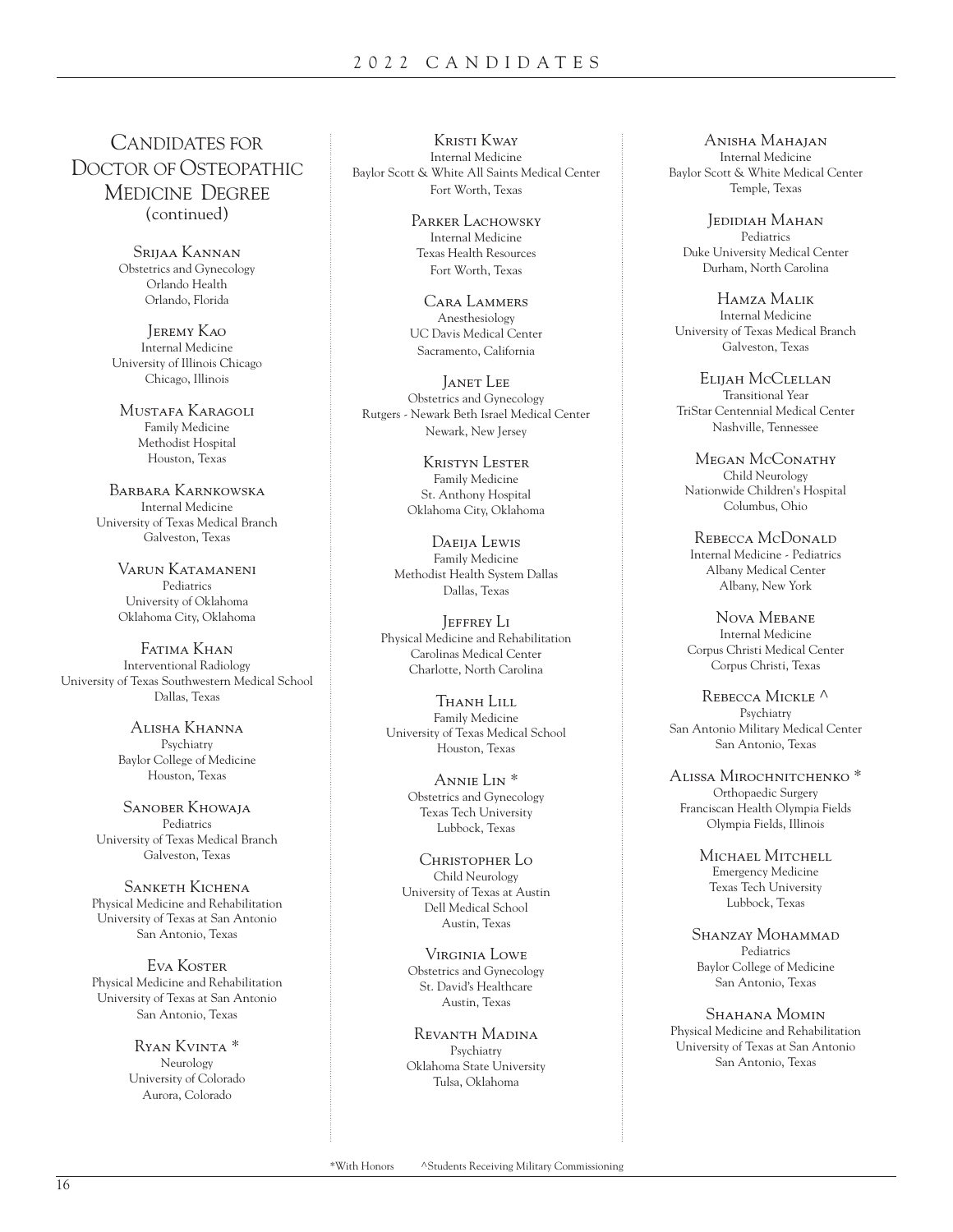Joy Mong Internal Medicine Cleveland Clinic Foundation Cleveland, Ohio

Hayden Morgan Internal Medicine Baylor Scott & White Medical Center Temple, Texas

> Marina Motina Neurology University of Texas at Austin Dell Medical School Austin, Texas

> > Joshua Murphy Family Medicine Cahaba Medical Care Marion, Alabama

Tyler Murray Pathology - Anatomic and Clinical Baylor University Medical Center Dallas, Texas

Callie Nance Obstetrics and Gynecology HCA Houston Healthcare University of Houston Houston, Texas

Devina Narang Family Medicine Christus Health Corpus Christi, Texas

Asad Nazim Internal Medicine HCA Medical City Healthcare Fort Worth, Texas

Jacob Nelson Internal Medicine University of Texas at San Antonio San Antonio, Texas

ROJIN NEMATI Family Medicine Baylor University Medical Center Dallas, Texas

Alexander Newell Internal Medicine HCA Medical City Healthcare Fort Worth, Texas

Peter Newman Pediatrics University of Florida - Shands Hospital Pensacola, Florida

Alexandra Nguyen Anesthesiology University of Texas Medical School Houston, Texas

Duy-David Nguyen Physical Medicine and Rehabilitation University of New Mexico Albuquerque, New Mexico

Jacqueline Nguyen Internal Medicine University of Florida - Shands Hospital Gainesville, Florida

Katherine Tu Ngoc Nguyen Pediatrics University of Oklahoma Tulsa, Oklahoma

> Minh-Triet Nguyen Internal Medicine HCA Medical City Healthcare Weatherford, Texas

Peter Nguyen Internal Medicine Mount Carmel Health System Columbus, Ohio

Randy Nguyen Internal Medicine HCA Medical City Healthcare Fort Worth, Texas

Sarah Nguyen Psychiatry University of Oklahoma Oklahoma City, Oklahoma

SAHIL NOORANI Pathology - Anatomic and Clinical Baylor University Medical Center Dallas, Texas

Ashton Norris Surgery Preliminary Prisma Health - University of South Carolina Columbia, South Carolina

> DEXTER NWACHUKWU Internal Medicine University of Illinois - Chicago Chicago, Illinois

Hyuckjin Oh Diagnostic Radiology University of Texas at San Antonio San Antonio, Texas

Foster Openshaw \* Internal Medicine University of Texas at San Antonio San Antonio, Texas

Taylor Orcutt Internal Medicine - Pediatrics Medical College of Wisconsin Milwaukee, Wisconsin

MATTHEW OWENS Pediatrics University of Texas at Austin Dell Medical School Austin, Texas

Fatma Ozguc Internal Medicine University of Texas at San Antonio San Antonio, Texas

Stefan Panturu \* Anesthesiology Baylor Scott & White Medical Center Temple, Texas

Tiraj Parikh Anesthesiology Wake Forest Baptist Medical Center Winston-Salem, North Carolina

> Flora Park ^ Family Medicine Marshall University Huntington, West Virginia

Caleb Parry \* Internal Medicine University of Nebraska Medical Center Omaha, Nebraska

Krishna Patel Pediatrics University of Texas Medical School Houston, Texas

Vishal Patel \* General Surgery HCA Healthcare East Florida Division Plantation, Florida

> Aaron Perez Emergency Medicine University of Texas at Austin Dell Medical School Austin, Texas

> > Juliet Pham Internal Medicine Christus Health Longview, Texas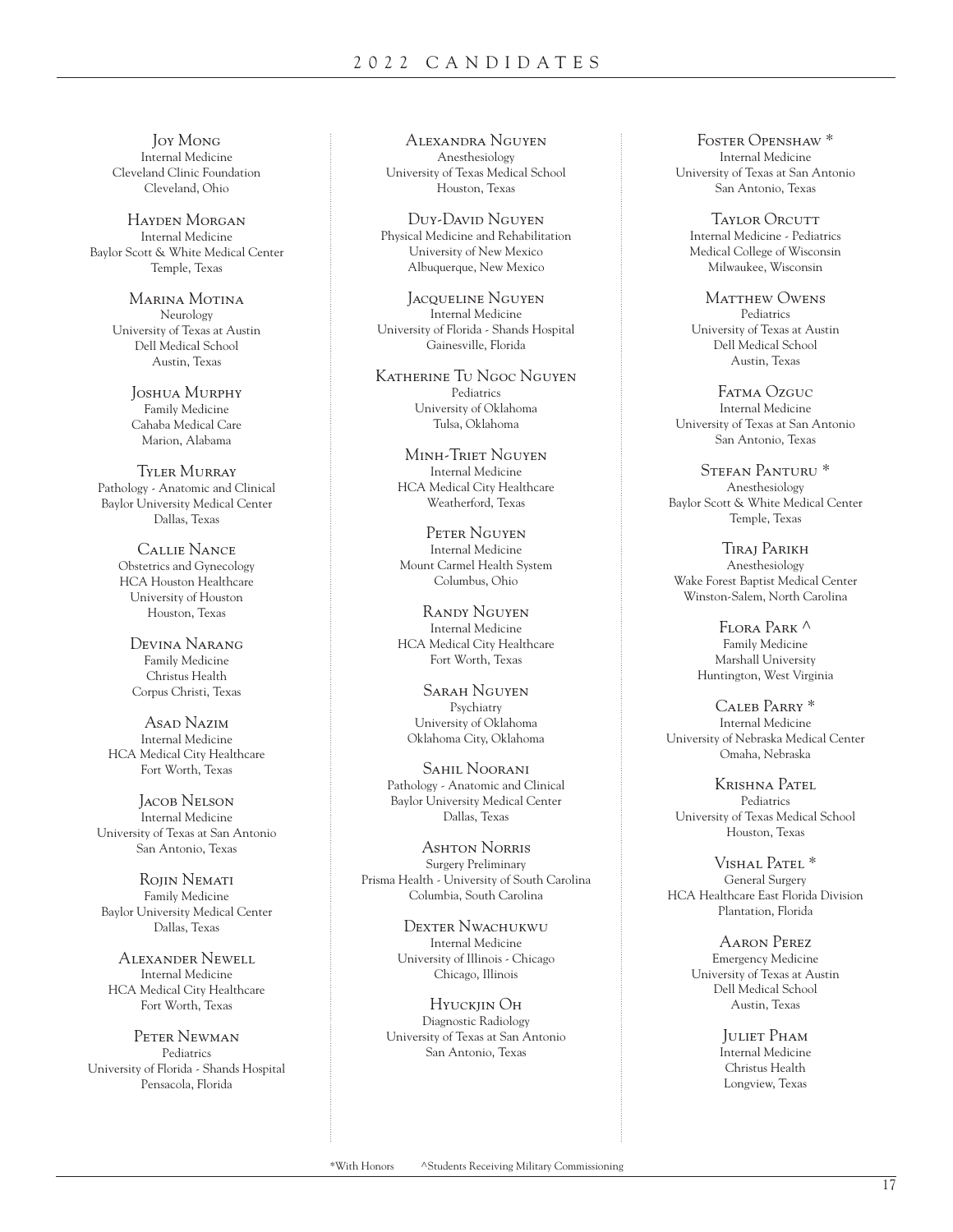### CANDIDATES FOR DOCTOR OF OSTEOPATHIC MEDICINE DEGREE (continued)

Sarah Philip Internal Medicine Cleveland Clinic Foundation Cleveland, Ohio

Timothy Philip General Surgery Geisinger Health System Danville, Pennsylvania

Victoria Pierce Internal Medicine Geisinger Health System Danville, Pennsylvania

BRETT PLATIS Family Medicine Ventura County Medical Center Ventura, California

JAKE POWELL<sup>\*</sup> Orthopaedic Surgery John Peter Smith Hospital Fort Worth, Texas

Dustin Prince Family Medicine Community Health Network Greenwood, Indiana

**BLAKE PRUITT** Emergency Medicine Oklahoma State University Norman, Oklahoma

Sana Qureshi Family Medicine HCA Medical City Healthcare Arlington, Texas

Fatima Rahlouni Pediatrics University of Texas Medical Branch Galveston, Texas

Kirk Reeves Internal Medicine University of Texas Rio Grande Valley Edinburg, Texas

Ryan Reichert Anesthesiology University of Texas at San Antonio San Antonio, Texas

Holli Reynolds \* Obstetrics and Gynecology Methodist Hospital Houston, Texas

Sushreyta Rose Internal Medicine University of Texas at San Antonio San Antonio, Texas

Aaron Saleen Degrange Anesthesiology Oregon Health & Science University Portland, Oregon

Aparna Sankar General Surgery Tower Health - Reading Hospital West Reading, Pennsylvania

Raina Saxena Internal Medicine Ochsner Clinic Foundation New Orleans, Louisiana

BRENDAN SCHMIDT Internal Medicine Texas Health Resources Fort Worth, Texas

MATTHEW SCHULTZ<sup>\*</sup> Orthopaedic Surgery Rowan University Stratford, New Jersey

> Jacob Scribner Internal Medicine Texas Health Resources Fort Worth, Texas

Amanda Seemann \* Transitional Year Baylor Scott & White All Saints Medical Center Fort Worth, Texas

> Sagar Shah Internal Medicine University of Nevada Reno, Nevada

Nur-Alhuda Shahub Family Medicine HCA Medical City Healthcare Arlington, Texas

SCOTT SHAKAL Neurology Oregon Health & Science University Portland, Oregon

Amaan Sheikh Physical Medicine and Rehabilitation Johns Hopkins Hospital Baltimore, Maryland

> Zayd Siddiq Neurology University of Texas at Austin Dell Medical School Austin, Texas

UMAR SIDDIQUI Internal Medicine University of Texas at San Antonio San Antonio, Texas

**JATINDER SINGH** Family Medicine University of Texas Medical Branch Galveston, Texas

> **JUHI SINGHAL** Obstetrics and Gynecology St. David's Healthcare Austin, Texas

> Sohail Siraj Diagnostic Radiology Baylor College of Medicine Houston, Texas

Zara Soomro Family Medicine HCA Medical City Healthcare Fort Worth, Texas

Varsha Sridhar Internal Medicine Zucker - Northwell Lenox Hill Hospital New York, New York

> Alexandra Stedke Pediatrics University of Tennessee Chattanooga, Tennessee

Cori Steele Pediatrics Prisma Health - University of South Carolina Greenville, South Carolina

> Spencer Steinberg Internal Medicine Preliminary HCA Medical City Healthcare Weatherford, Texas

Aubrey Swilling \* General Surgery University of Kansas Kansas City, Kansas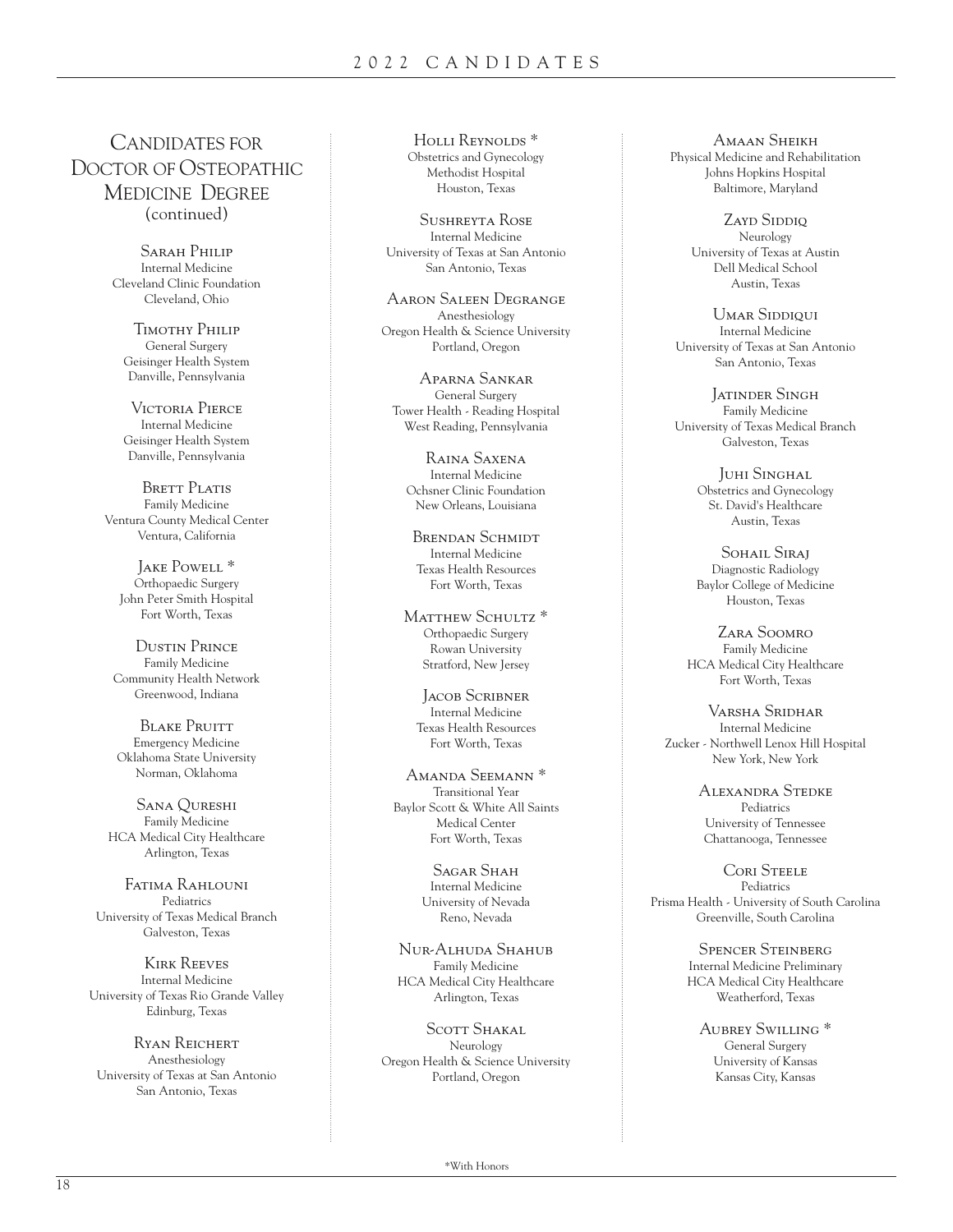Viktoria Taskov Obstetrics and Gynecology Louisiana State University New Orleans, Louisiana

Andrew Thomas Internal Medicine University of Texas Medical Branch Galveston, Texas

Emma Tierney Emergency Medicine Baylor University Medical Center Dallas, Texas

Olivia Tomasco Internal Medicine Baylor Scott & White Medical Center Temple, Texas

> ANDI TOUFEXIS Family Medicine Texoma Medical Center Denison, Texas

AUSTIN TURNBOW<sup>A</sup> Emergency Medicine University of Kentucky Medical Center Lexington, Kentucky

**BRAD VACHON** Physical Medicine and Rehabilitation UC Davis Medical Center Sacramento, California

> **BANESA VAZQUEZ** Family Medicine Oklahoma State University Durant, Oklahoma

Russell Vo Internal Medicine Texas Health Resources Fort Worth, Texas

Lianne Wagner \* Orthopaedic Surgery Ascension Macomb-Oakland Hospital Warren, Michigan

Emerald Walsh Surgery Preliminary Charleston Area Medical Center Charleston, West Virginia

> James Warner Internal Medicine Creighton University Omaha, Nebraska

**SHELLEY WATTS** Pediatrics Baylor Scott & White Medical Center Temple, Texas

Alyssa Wilder Pediatrics Baylor College of Medicine San Antonio, Texas

Ann Wingard Physical Medicine and Rehabilitation University of Kansas Kansas City, Kansas

> Austin Wolstein Internal Medicine Preliminary HCA Medical City Healthcare Weatherford, Texas

Tommy Robert Wright General Surgery Texas Tech University Lubbock, Texas

YANMING YANG Internal Medicine Ochsner Clinic Foundation New Orleans, Louisana

Kyle Yen Family Medicine Methodist Health System Dallas Dallas, Texas

Misha Zara Psychiatry University of Minnesota Medical School Minneapolis, Minnesota

Amy Zheng Internal Medicine Methodist Health System Dallas Dallas, Texas

> Sabri Zooper Family Medicine Christus Health Corpus Christi, Texas

KAITLIN ZORICH<sup>\*</sup> Pediatrics Spectrum Health - Michigan State University Grand Rapids, Michigan

### CANDIDATES FOR MASTER OF PUBLIC HEALTH AND MASTER OF PHYSICIAN ASSISTANT STUDIES DEGREES

McKenzie Bartlett \*

Samantha Rocha<sup>\*</sup>

Abigail Till $^*$ 

### CANDIDATES FOR MASTER OF PUBLIC HEALTH AND DOCTOR OF OSTEOPATHIC MEDICINE **DEGREES**

Bremmy Alsbrooks Family Medicine HCA Medical City Healthcare Arlington, Texas

Crystal Cassimere Family Medicine University of Texas Southwestern Medical School Dallas, Texas

> Emily Devine Internal Medicine HCA Medical City Healthcare Arlington, Texas

Kimberlee Parker \* Child Neurology Baylor College of Medicine Houston, Texas

PAVITHRA WICKRAMAGE Psychiatry University of Texas Southwestern Medical School Dallas, Texas

# CANDIDATE FOR DOCTOR OF OSTEOPATHIC MEDICINE AND DOCTOR OF PHILOSOPHY DEGREES

Suhhyun Kim Pathology - Anatomic and Clinical University of Washington Seattle, Washington "Three-Dimensional Variation in Maxillary Sinus Anatomy: Implications for Health Disparities in Sinonasal Disease" Major Professor: Scott Maddux, Ph.D.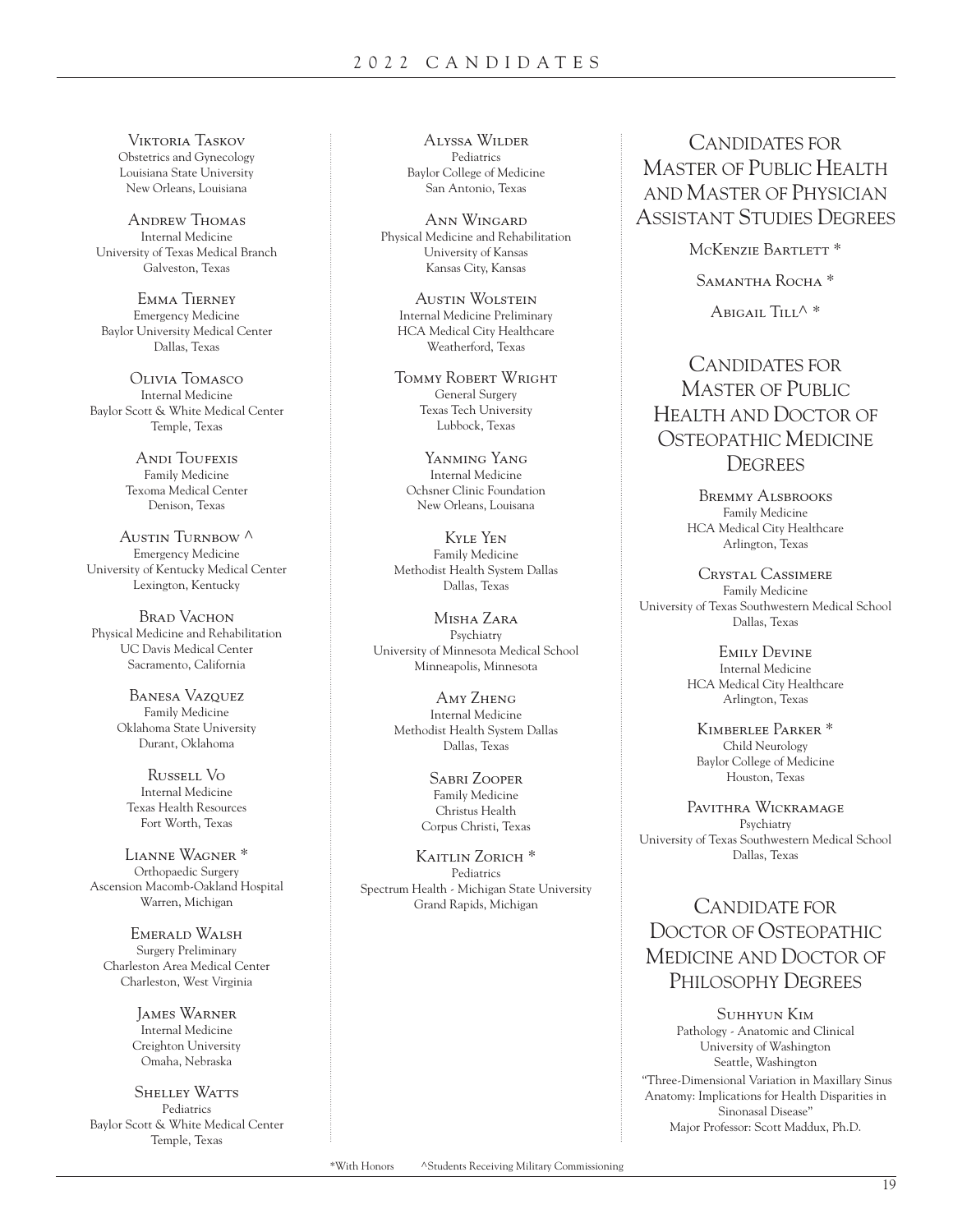# THE PHARMACIST OATH

I PROMISE TO DEVOTE MYSELF to a lifetime of service to others through the profession of pharmacy. In fulfilling this vow:

I will consider the welfare of humanity and relief of suffering my primary concerns.

I will apply my knowledge, experience and skills to the best of my ability to assure optimal outcomes for my patients.

I will respect and protect all personal and health information entrusted to me.

I will accept the lifelong obligation to improve my professional knowledge and competence.

I will hold myself and my colleagues to the highest principles of our profession's moral, ethical and legal conduct.

I will embrace and advocate changes that improve patient care.

I will utilize my knowledge, skills, experiences and values to prepare the next generation of pharmacists.

I take these vows voluntarily with the full realization of the responsibility with which I am entrusted by the public.

# THE PHYSICIAN ASSISTANT OATH

I PLEDGE to perform the following duties with honesty, integrity and dedication, remembering always that my primary responsibility is to the health, safety, welfare and dignity of all human beings:

I recognize and promote the value of diversity, and I will treat equally all persons who seek my care.

I will uphold the tenets of patient autonomy, beneficence, nonmaleficence, justice and the principle of informed consent.

I will hold in confidence the information shared with me in the course of practicing medicine, except where I am authorized to impart such knowledge.

I will be diligent in understanding both my personal capabilities and my limitations, striving always to improve my practice of medicine.

I will actively seek to expand my intellectual knowledge and skills, keeping abreast of advances in medical art and science.

I will work with other members of the health care team to assure compassionate and effective care of patients.

I will uphold and enhance community values and use the knowledge and experience acquired as a PA to contribute to an improved community.

I will respect my professional relationship with physicians and other members of the health care team.

I recognize my duty to perpetuate knowledge within the profession. These duties are pledged with sincerity and on my honor.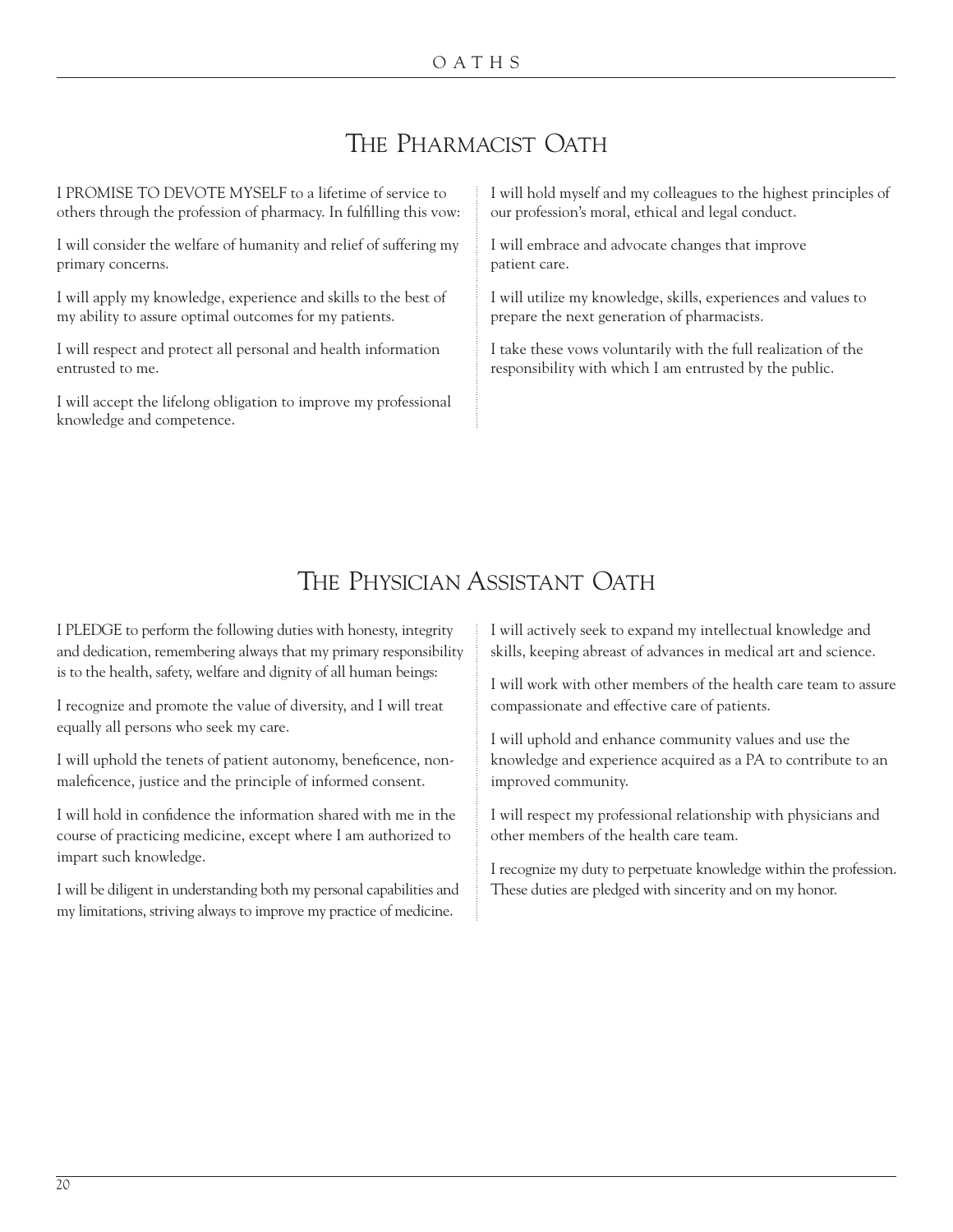# THE PHYSICAL THERAPY OATH

AS I ENTER THE PROFESSION to practice as a physical therapist, I solemnly and willingly pledge the following upon my honor:

I will accept full responsibility for the roles, obligations and actions of the physical therapist.

I will place the interests and needs of patients above my own.

I will demonstrate respect, compassion and empathy for all individuals by advocating on their behalf.

I will consistently use current knowledge by embracing advancement, by challenging mediocrity, and by promoting high standards for practice, education and research.

I will engage in excellence of care by collaborating and communicating effectively with colleagues, with other professionals, and most importantly, with the patient.

I will steadfastly adhere to high ethical principles, professional standards, and all rules and regulations that govern the physical therapy profession.

I will provide physical therapy services with humility to benefit patients, serve the profession, and positively influence society.

Thus, I accept the responsibilities that accompany the practice of physical therapy by freely binding myself to this oath.

# THE OSTEOPATHIC OATH

I DO HEREBY AFFIRM my loyalty to the profession I am about to enter.

I will be mindful of my great responsibility to preserve the health and the life of my patients, to retain their confidence and respect both as a physician and a friend who will guard their secrets with scrupulous honor and fidelity, to perform faithfully my professional duties, to employ only those recognized methods of treatment consistent with good judgment and with my skill and ability, keeping in mind always nature's law and the body's inherent capacity for recovery.

I will be ever vigilant in aiding the general welfare of the community, sustaining its laws and institutions, not engaging in those practices which will in any way bring shame or discredit upon myself or my profession. I will give no drugs for deadly purposes to any person, though it be asked of me.

I will endeavor to work in accord with my colleagues in a spirit of progressive cooperation and never by word or by act cast imputations upon them or on their rightful practices.

I will look with respect and esteem upon all those who have taught me my art. To my college I will be loyal and strive always for its best interests and for the interests of the students who will come after me. I will be ever alert to further the application of basic biologic truth to the healing arts and to develop the principles of osteopathic medicine as taught by my profession.

In the presence of this gathering I bind myself to this oath.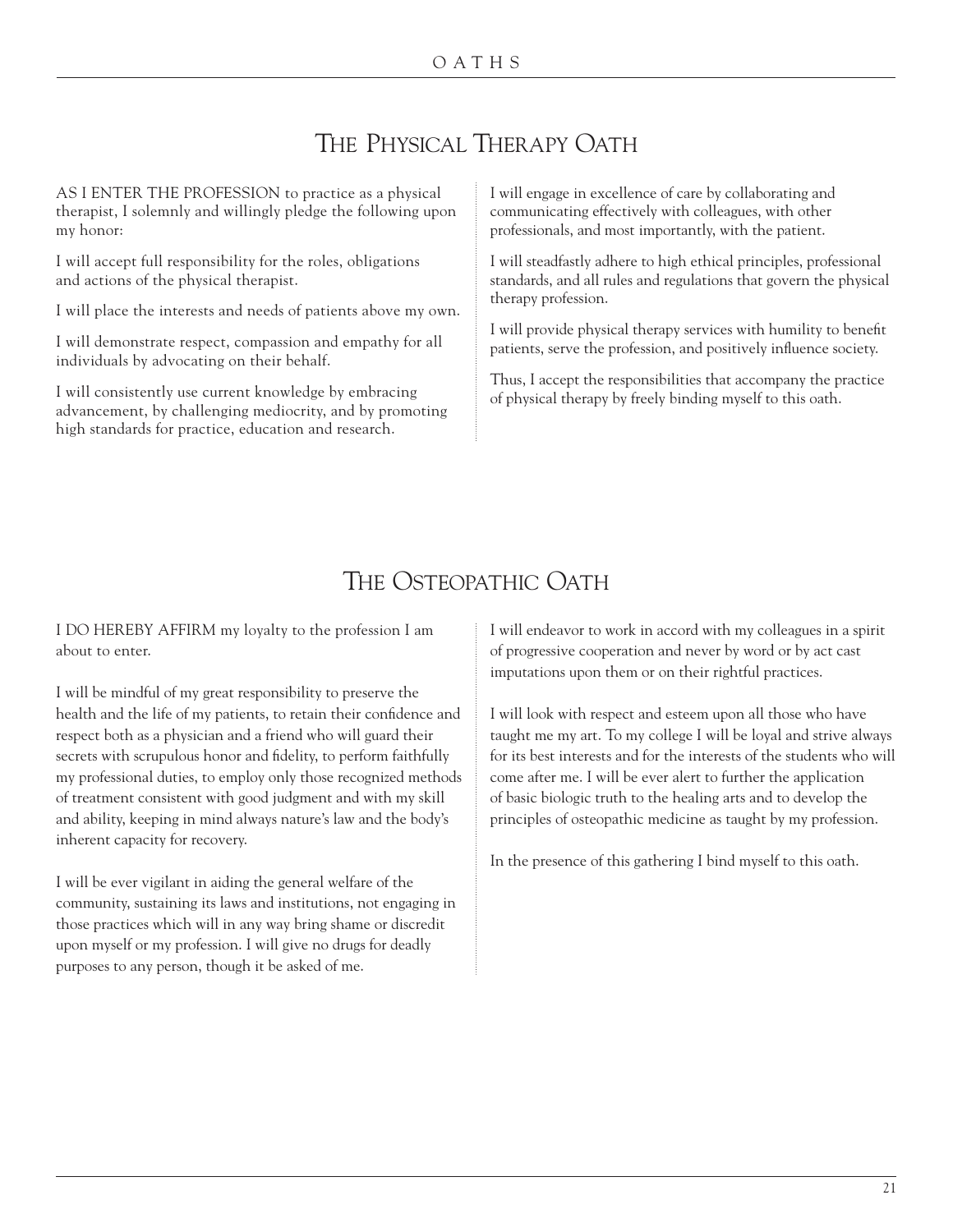# ACADEMIC REGALIA

THE PAGEANTRY AND DRESS of the academic procession are inherited from the medieval universities of the 11th and 12th centuries. Academic life as we know it began in the Middle Ages, first in the church and later in the teaching guilds, where dress was the outward sign of privilege and responsibility.

Principal features of academic dress are the gown, cap and hood. In 1895, American universities agreed upon a definite system of academic dress, which was revised in 1932.

While it originally may have been worn as protection against the cold of unheated buildings, the flowing gown today is a symbol of the democracy of scholarship. It is black for all dress, with pointed sleeves for the master's degree. For the doctoral degree, the gown is also faced down the front with velvet, and its sleeves are trimmed with three bars of velvet in the color representative of the faculty or discipline to which the degree pertains.

The academic cap is a sign of freedom of scholarship, and the responsibility and dignity with which scholarship endows the wearer. The color of the tassel denotes the degree level.

The hood is trimmed with one or more chevrons of a secondary color on the ground of the primary color of the college. The color of the facing denotes the discipline represented by the degree. The color lining designates the college or university from which the dress was granted. Hoods are lined in graphite and teal, the colors of The University of North Texas Health Science Center at Fort Worth. Graduates receiving Doctor of Osteopathic Medicine degrees and Master of Physician Assistant Studies degrees have gowns and hoods trimmed in green. Graduates receiving Doctor of Philosophy degrees have gowns and hoods trimmed in blue, and Doctor of Physical Therapy graduates have gowns and hoods trimmed in teal. Graduates receiving Master of Science degrees have hoods trimmed in gold. Graduates receiving Doctor of Public Health and Master of Public Health degrees have hoods trimmed in salmon with Master of Health Administration graduates wearing hoods trimmed in white. Graduates receiving a Doctor of Pharmacy degree have gowns and hoods trimmed in olive.

Medallions worn by some faculty are for the academic commendation for excellence. They are given to those who have received the highest possible ranking on their post-tenure review. President's Faculty Award recipient medallions honor their contributions to education, research or clinical care. Gold cords designate academic honors to the top 10% of graduates in the Texas College of Osteopathic Medicine and System College of Pharmacy, top 20% of graduates in Physician Assistant Studies and top 10% of graduates in the School of Public Health. The graduate from each academic program who was honored with the Dean's award will wear a traditional stole indicating the honor. The blue and white silk cords worn by some faculty and students signify membership in Sigma Xi, the scientific research society. Public Health graduates and faculty who have been accepted into the Delta Omega Honorary Society wear the traditional stole of black and salmon. Red and blue cords are worn by Public Health graduates who have been accepted into the Upsilon Phi Delta Honor Society. Physician Assistant Studies graduates and faculty who have been accepted in the Pi Alpha Honor Society wear the traditional honor cords of blue and green. Gold and green cords are worn by TCOM faculty and graduates who have been accepted into the Gold Humanism Honor Society. The brown and white cords are worn by TCOM graduates who participated in the Rural Osteopathic Medical Education (ROME) Scholars program.

The University of North Texas Health Science Center at Fort Worth graduates who are veterans of the United States military are recognized by wearing navy blue stoles adorned with stars and the words "Valor and Respect, United States Veteran." The red, white and blue cords are worn by graduates who are currently active duty or will become active duty upon graduation.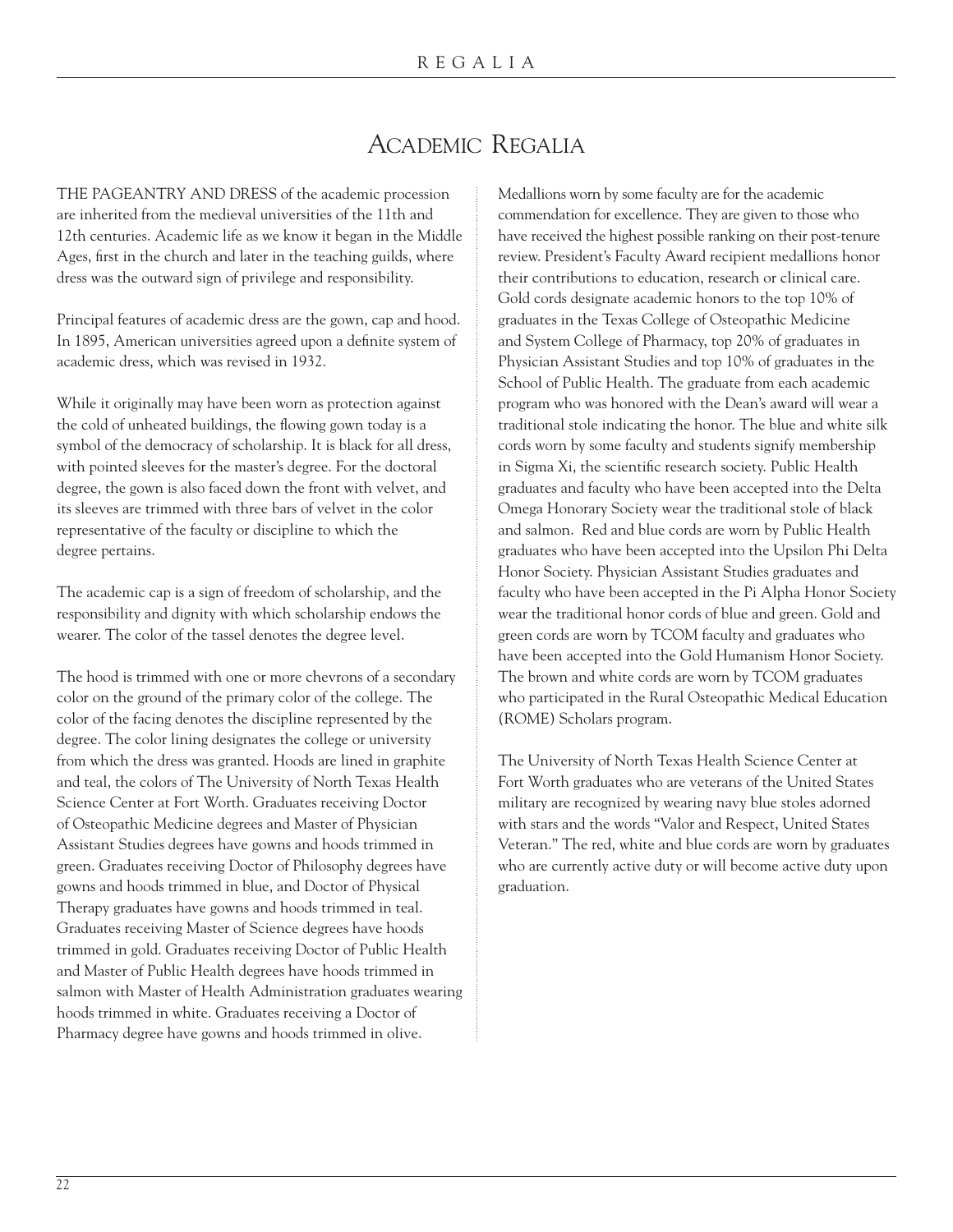# THE MACE

ONCE A FAMILIAR WEAPON in medieval combat, the mace evolved over time into a symbol of rulership and then became associated with the pride of a nation and its origins.

Later, the mace was adopted by universities as a symbol of the power of the academic quest for truth and wisdom. It was, and still is, carried at academic processions not only to bring authority to ceremonial occasions, but also

to symbolize the unity and aspirations of the collegial community. The mace is a mahogany staff bearing the seal of The University of North Texas Health Science Center at Fort Worth on one side and the seal of the University of North Texas on the other. A laurel wreath encircles the two seals, symbolically tying them together. The staff signifies the continuous filling and outpouring of knowledge within the academic institution.

# THE UNIVERSITY OF NORTH TEXAS HEALTH SCIENCE CENTER AT FORT WORTH

THE UNIVERSITY OF NORTH TEXAS HEALTH SCIENCE CENTER AT FORT WORTH, located in the heart of the Cultural District, creates solutions for a healthier community through education, research and patient care. Established in 1970 with the founding of the Texas College of Osteopathic Medicine, the name of the institution was changed to The University of North Texas Health Science Center with the addition of the School of Biomedical Sciences in 1993. In 1999, HSC became a part of the University of North Texas System.

Today the five-school campus comprises the School of Biomedical Sciences, School of Health Professions, School of Public Health, System College of Pharmacy and Texas College of Osteopathic Medicine. Research areas of strength include health disparities, health outcomes, human identification, eye diseases, heart diseases, aging and degenerative brain disorders. Furthermore, HSC is committed to diversity, equity and inclusion in all forms, and is dedicated to addressing the social determinants that are at the heart of health inequity.